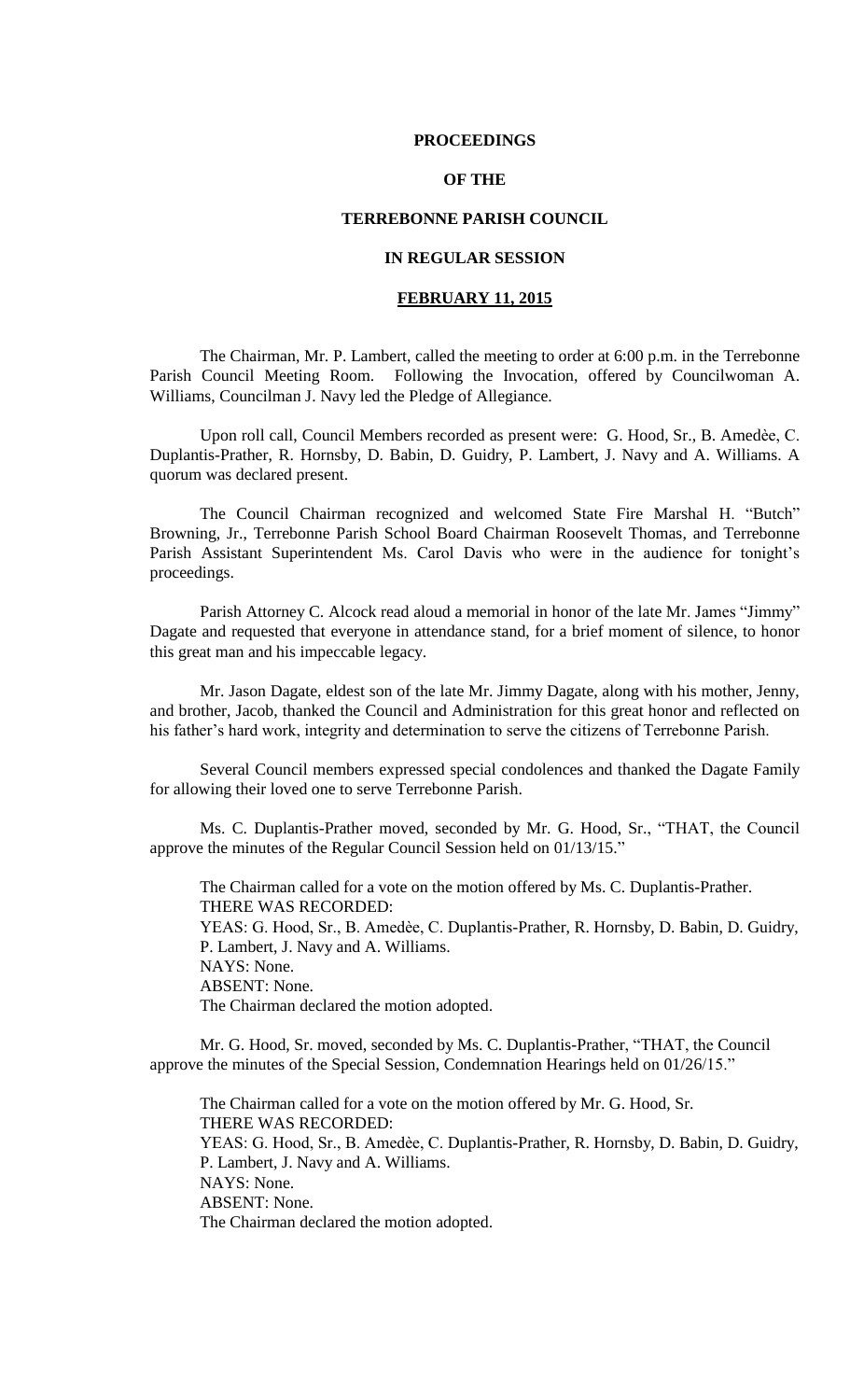Ms. A. Williams moved, seconded by Ms. C. Duplantis-Prather, "THAT, the Council approve the Parish Bill Lists dated 02/02/15 and 02/09/15."

The Chairman called for a vote on the motion offered by Ms. A. Williams. THERE WAS RECORDED: YEAS: G. Hood, Sr., C. Duplantis-Prather, R. Hornsby, D. Babin, D. Guidry, P. Lambert and A. Williams. NAYS: None. ABSENT: None. ABSTAINING: J. Navy and B. Amedèe. The Chairman declared the motion adopted.

Councilman D. Guidry read aloud a commendation expressing well wishes for retiring employee Alberta Domangue (Pollution Control Division).

Ms. Alberta Domangue thanked the Council and Administration for this honor.

Councilmen D. Guidry and P. Lambert thanked Ms. Domangue for her years of service and dedication.

Councilman J. Navy read aloud a commendation congratulating the 2015-2016 Terrebonne Parish Students of the Year who were named as follows:  $5<sup>th</sup>$  Grade –Rhett Williams, Montegut Middle School,  $8<sup>th</sup>$  Grade – Allison Picou, Houma Junior High and  $12<sup>th</sup>$  Grade – Taylor Bergeron, Terrebonne High School.

Ms. Taylor Bergeron, Ms. Allison Picou and Mr. Rhett Williams thanked God, their families, their peers, along with the Council and Administration, for honoring them for their educational achievements.

Terrebonne School Board Personnel Ms. Carol Davis, Ms. Stacy Solet and Mr. Roosevelt Thomas thanked the Council and Administration for acknowledging the achievements of these fine young individuals.

Several members congratulated and commended the students for all of their hard work.

The Chairman recognized and welcomed Chief Albert Naquin, Chief of the Isle de Jean Charles band of the Biloxi-Chitimacha-Choctaw Indians who was present in the audience for tonight's proceedings.

Mr. D. Babin moved, seconded by Ms. C. Duplantis-Prather, "THAT, the Council appoint Mrs. Patricia Breaux, current Administrator Coordinator, III in the Registrar of Voters Office as the Interim Terrebonne Parish Registrar of Voters, effective February 17, 2015."

The Chairman called for a vote on the motion offered by Mr. D. Babin. THERE WAS RECORDED: YEAS: G. Hood, Sr., B. Amedèe, C. Duplantis-Prather, R. Hornsby, D. Babin, D. Guidry, P. Lambert, J. Navy and A. Williams. NAYS: None. ABSENT: None. The Chairman declared the motion adopted.

Ms. Patricia Breaux thanked the Council for this appointment and expressed that she will fill the position to the best of her abilities.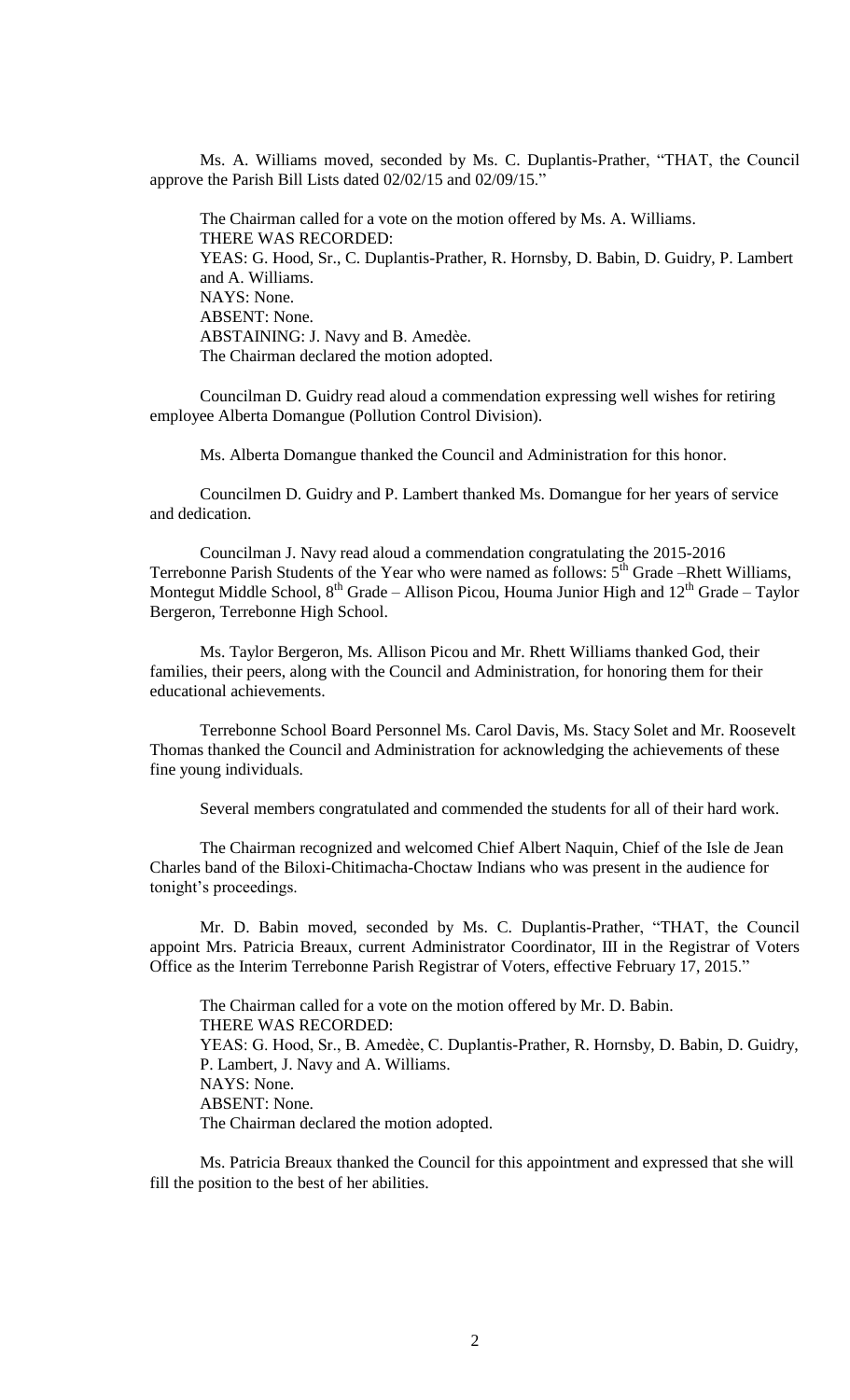OFFERED BY: Mr. D. Babin SECONDED: Mr. D. Guidry

### RESOLUTION NO. 15-057

A RESOLUTION AUTHORIZING THE PARISH PRESIDENT TO EXECUTE A COOPERATIVE ENDEAVOR AGREEMENT BETWEEN TERREBONNE PARISH CONSOLIDATED GOVERNMENT AND UNITED STATES CONGRESSMAN STEVE SCALISE

WHEREAS, Article VII, Section 14(c) of the Constitution of the State of Louisiana provides that "for a public purpose, the state and its political subdivision… may engage in cooperative endeavors with each other, with the United States or its agencies, or with any public or private association, corporation or individual…," and

WHEREAS, "TPCG is authorized to lease or rent office space in the Terrebonne Parish Government Tower not currently needed for a public purpose and

WHEREAS, Congressman Scalise is presently seeking adequate office space necessary to provide factual information and to facilitate public access to his staff; and

WHEREAS, in the spirit of providing Terrebonne Parish residents access to information and their Congressman, TPCG has determined that there is sufficient space located on the seventh floor of the Government Tower, 8026 East Main Street, Houma, Louisiana to provide office space for the Parish's Congressman subject to the terms set out herein; and

WHEREAS, the above parties believe that this agreement serves a public purpose whose costs are no gratuitous given the benefits of public access to government officials.

NOW THEREFORE BE IT RESOLVED, by the Terrebonne Parish Council on behalf of the Terrebonne Parish Consolidated Government that the Parish President, Michel Claudet, is hereby submitted to execute a Cooperative Endeavor Agreement between Terrebonne Parish Consolidated Government and United States Steve Scalise containing substantially the same terms as those set out in the attached agreement.

#### THERE WAS RECORDED:

YEAS: G. Hood, Sr., B. Amedée, C. Duplantis-Prather, R. Hornsby, D. Babin, D. Guidry, P. Lambert, J. Navy, and A. Williams. NAYS: None. ABSTAINING: None. ABSENT: None. The Chairman declared the resolution adopted on this, the 11th day of February 2015.

Mr. R. Hornsby moved, seconded by Ms. C. Duplantis-Prather, "THAT, the Council approve co-sponsorship of the Terrebonne Parish Relay for Life event on Saturday, April 25, 2015 at the Houma-Terrebonne Civic Center."

The Chairman called for a vote on the motion offered by Mr. R. Hornsby. THERE WAS RECORDED: YEAS: G. Hood, Sr., B. Amedèe, C. Duplantis-Prather, R. Hornsby, D. Babin, D. Guidry, P. Lambert, J. Navy and A. Williams. NAYS: None. ABSENT: None. The Chairman declared the motion adopted.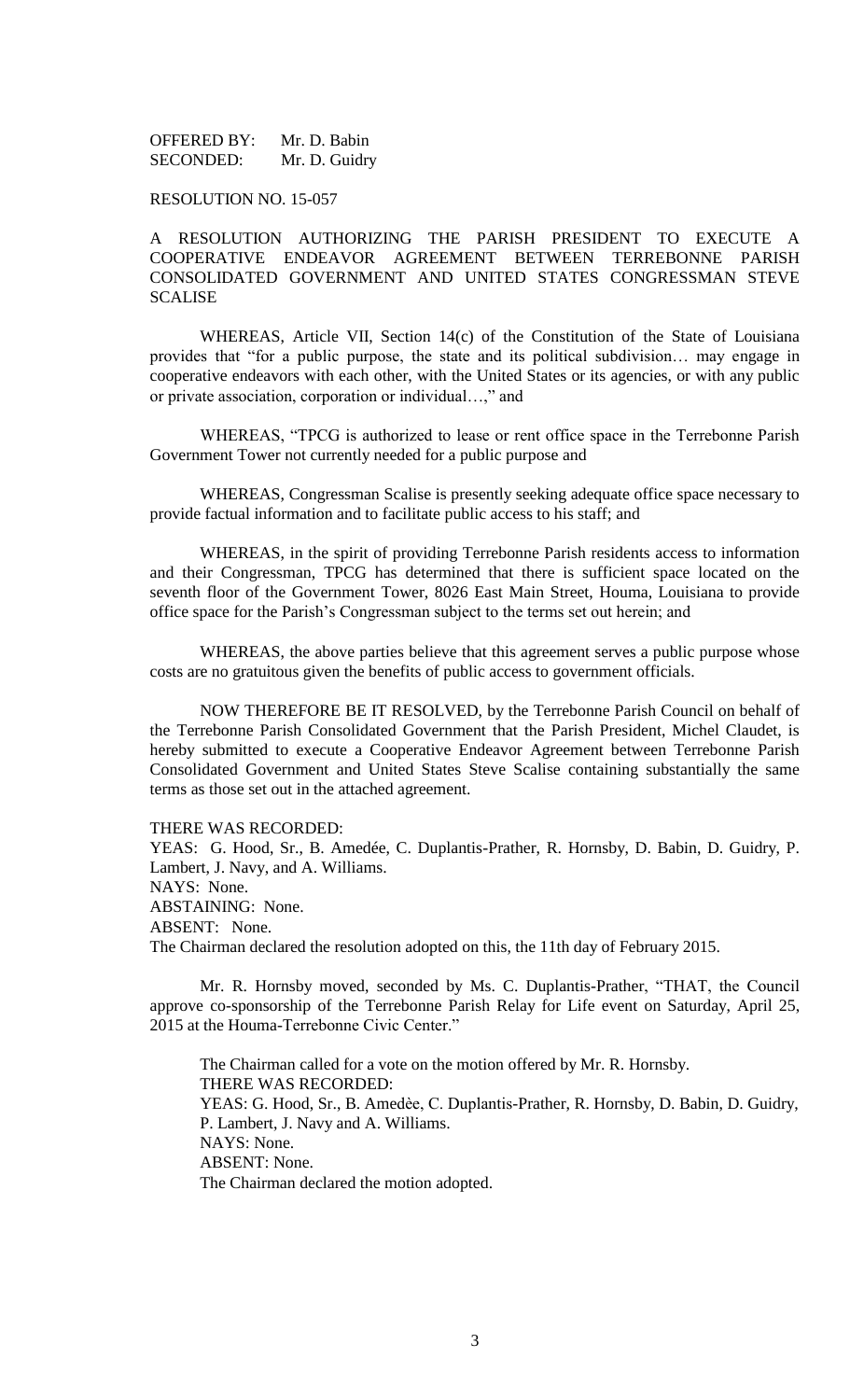The Chairman acknowledged Ms. Becky Breaux, Relay for Life America Cancer Society Specialist, who thanked the Council and Administration for their continued support and cosponsorship; noted that the funding raised will help to support continued research and clinical trials; and added that Terrebonne Parish was, once again, the number one fund raising entity in the entire state in 2014 (raising \$423,000).

Several Council members thanked Ms. Breaux for her continued effort in the fight against cancer.

Mr. D. Babin moved, seconded by Mr. G. Hood, Sr., "THAT, it now being 6:33 p.m., the Council open public hearings."

The Chairman called for a vote on the motion offered by Mr. D. Babin. THERE WAS RECORDED: YEAS: G. Hood, Sr., B. Amedèe, C. Duplantis-Prather, R. Hornsby, D. Babin, D. Guidry, P. Lambert, J. Navy and A. Williams. NAYS: None. ABSENT: None. The Chairman declared the motion adopted.

The Chairman recognized the public for comments on the following:

A. A proposed ordinance that will confirm prior action by resolution which adopted the Bayou Cane Fire Prevention Bureau as a Certified Fire Prevention Agency and defined the intent, purpose, and organization of said Bureau, and provided for related matters.

Mr. Alex Ostheimer, a Houma resident, addressed the Council relative to the matter of adopting legislation certifying the Bayou Cane Fire Prevention Bureau as a Certified Fire Prevention Agency. He stated that, in his opinion, the word "designees" is vague and needs to be clarified and noted that the water lines that are being used belong to the Waterworks Department, not the Fire Department.

Mr. D. Guidry moved, seconded by Mr. D. Babin, "THAT, the Council extend Mr. Alex Ostheimer's time an additional minute."

The Chairman called for a vote on the motion offered by Mr. D. Guidry. THERE WAS RECORDED: YEAS: G. Hood, Sr., B. Amedèe, C. Duplantis-Prather, R. Hornsby, D. Babin, D. Guidry, P. Lambert, J. Navy and A. Williams. NAYS: None. ABSENT: None. The Chairman declared the motion adopted.

Mr. Ostheimer continued and stated that the annual inspections should be clarified as well and then asked the Council not to support and/or pass the ordinance.

Mr. Roger Bourgeois, a Houma resident and fire protection contractor, addressed the Council relative to the matter of certifying the Bayou Cane Fire Prevention Bureau as a Certified Fire Prevention Agency. Mr. Bourgeois explained that he is not in opposition of the proposed ordinance; requested that some of the verbiage to be changed; and noted that a fourteen year old law should not be attached to current legislation.

Chief Ken Himel, Chief of the Bayou Cane Fire Protection District, explained that the proposed ordinance gives the fire department more enforcement when inspecting new and existing buildings.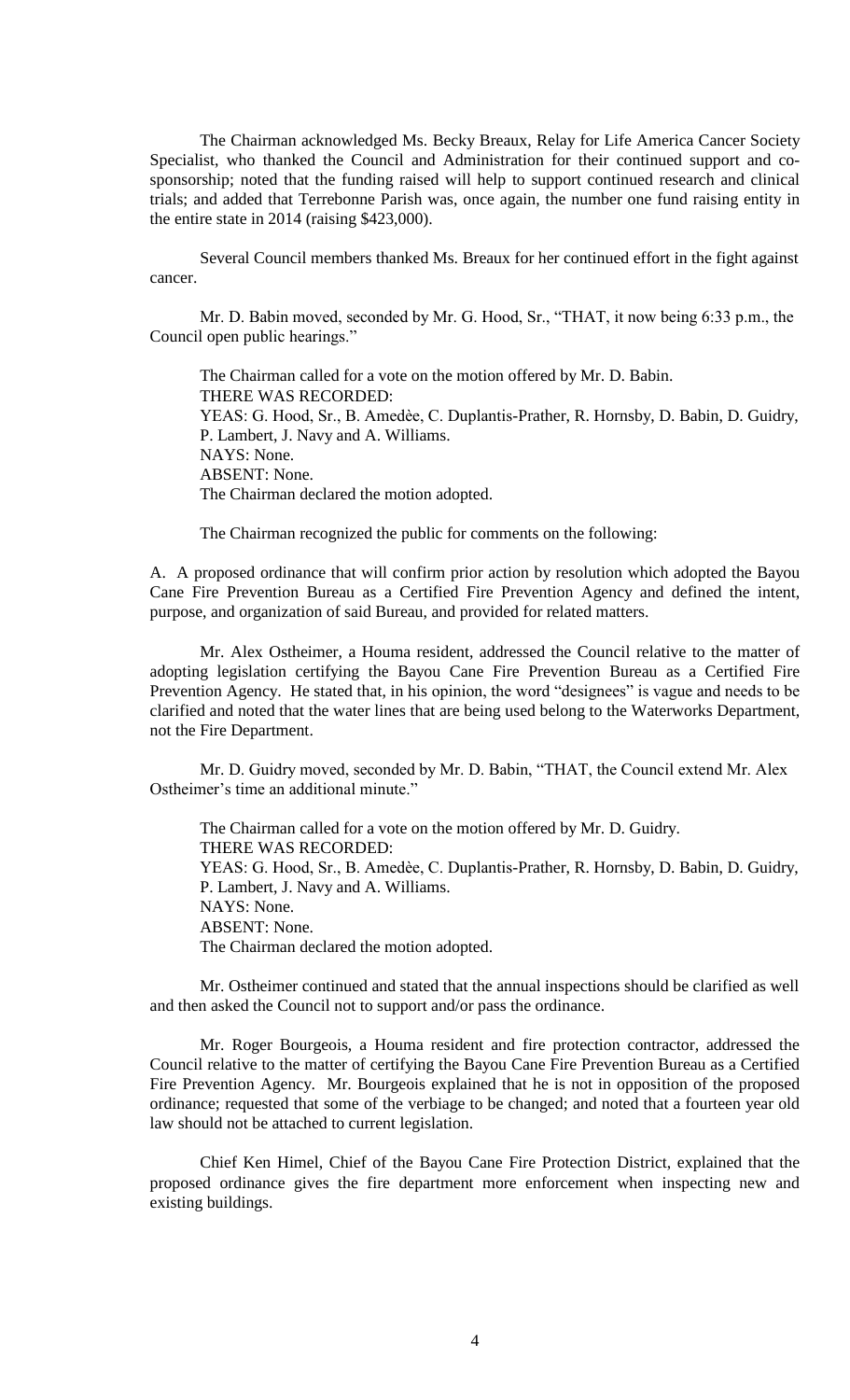State Fire Marshal H. "Butch" Browning stated that he supports the ordinance; explained that the proposed legislation will save lives, save property, and decrease the cost of insurance premiums; and noted that the ordinance does not supersede state law and/or state fire codes.

Discussion ensued with several Council members asking whether or not a "designee" would be qualified to perform inspections and who would be responsible for any actions performed by the Bayou Cane Fire Protection District.

Upon questioning, Parish Attorney C. Alcock explained that some of the liability and/or actions of the fire departments are levied upon the governing authority; thus alleviating the state of some of the liability burdens. She stated that in this instance an indemnity agreement can be signed and noted that some of the circumstances and scenarios fall under a separate political subdivision and have to be analyzed differently.

Upon questioning, Fire Marshal Brown explained that the fire districts are responsible for their own actions and that a "designee" has to be commissioned with the State Fire Marshal's Office.

Mr. G. Hood, Sr. moved, seconded by Ms. A. Williams, "THAT, the Council continue the aforementioned public hearing until February 25, 2015."

The Chairman called for a vote on the motion offered by Mr. G. Hood, Sr. THERE WAS RECORDED: YEAS: G. Hood, Sr., B. Amedèe, C. Duplantis-Prather, R. Hornsby, D. Babin, D. Guidry, P. Lambert, J. Navy and A. Williams. NAYS: None. ABSENT: None. The Chairman declared the motion adopted.

Ms. A. Williams moved, seconded by Mr. G. Hood, Sr., "THAT, the Council continue with the regular order of business."

The Chairman called for a vote on the motion offered by Ms. A. Williams. THERE WAS RECORDED: YEAS: G. Hood, Sr., B. Amedèe, C. Duplantis-Prather, R. Hornsby, D. Babin, D. Guidry, P. Lambert, J. Navy and A. Williams. NAYS: None. ABSENT: None. The Chairman declared the motion adopted.

Mr. D. Guidry moved, seconded by Ms. A. Williams, "THAT, the Council introduce an ordinance authorizing the issuance of Public Library Sales Tax Refunding Bonds, Series 2015, of the Parish of Terrebonne, State of Louisiana, prescribing the form, fixing the details and providing for the rights of the owners thereof; providing for the payment of the principal on such bonds and the application of the proceeds thereof to the refunding of certain bonds of said parish; authorizing an agreement with the Paying Agent; providing for other matters in connection with and calling a public hearing on Wednesday, February 25, 2015 at 6:30 p.m."

The Chairman called for a vote on the motion offered by Mr. D. Guidry. THERE WAS RECORDED: YEAS: G. Hood, Sr., B. Amedèe, C. Duplantis-Prather, R. Hornsby, D. Babin, D. Guidry, P. Lambert, J. Navy and A. Williams. NAYS: None. ABSENT: None. The Chairman declared the motion adopted.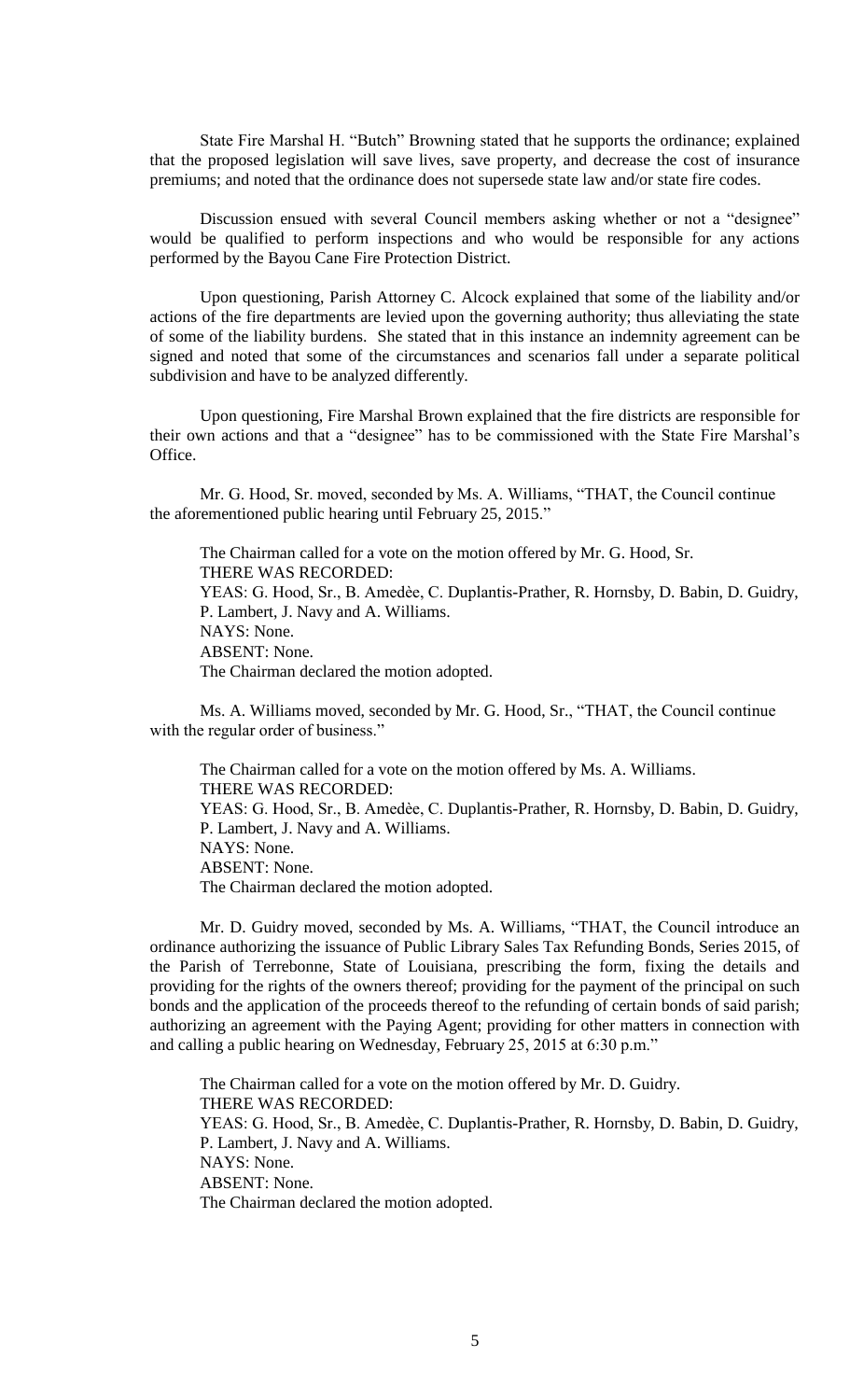Ms. A. Williams moved, seconded by Ms. C. Duplantis-Prather, "THAT, the Council introduce an ordinance providing for the issuance and sale of General Obligation Refunding Bonds, Series 2015, of the Parish of Terrebonne, State of Louisiana; prescribing the form, fixing the details and providing for the rights of the owners thereof; providing for the payment of the principal of and interest on such bonds and the application of the proceeds thereof to the refunding of certain bonds of said Parish; providing for other matters in connection therewith; and calling a public hearing on Wednesday, February 25, 2015 at 6:30 p.m."

The Chairman called for a vote on the motion offered by Ms. A. Williams. THERE WAS RECORDED: YEAS: G. Hood, Sr., B. Amedèe, C. Duplantis-Prather, R. Hornsby, D. Babin, D. Guidry, P. Lambert, J. Navy and A. Williams. NAYS: None. ABSENT: None. The Chairman declared the motion adopted.

Upon questioning from Councilwoman B. Amedѐe, Chief Finance Officer Jamie Elfert explained for clarification purposes that the refunding bonds are designed to get lower interest rates.

Ms. A. Williams moved, seconded by Ms. B. Amedèe, "THAT, the Council introduce an ordinance authorizing the issuance of Public Improvement Refunding Bonds, Series ST-2015 of the Parish of Terrebonne, State of Louisiana; prescribing the form, fixing the details and providing for the rights of the owners thereof; providing for the payment of the principal on such bonds and the application of the proceeds thereof to the refunding of certain bonds of said Parish; authorizing an agreement with the Paying Agent; providing for other matters in connection therewith; and calling a public hearing on Wednesday, February 25, 2015 at 6:30 p.m."

The Chairman called for a vote on the motion offered by Ms. A. Williams. THERE WAS RECORDED: YEAS: G. Hood, Sr., B. Amedèe, C. Duplantis-Prather, R. Hornsby, D. Babin, D. Guidry, P. Lambert, J. Navy and A. Williams. NAYS: None. ABSENT: None. The Chairman declared the motion adopted.

Mr. D. Guidry moved, seconded by Mr. J. Navy, "THAT, the Council approve the cosponsorship of auditions by Court 13 at the Houma Municipal Auditorium in support of local talent and economic development."

The Chairman called for a vote on the motion offered by Mr. D. Guidry. THERE WAS RECORDED: YEAS: G. Hood, Sr., B. Amedèe, C. Duplantis-Prather, R. Hornsby, D. Babin, D. Guidry, P. Lambert, J. Navy and A. Williams. NAYS: None. ABSENT: None. The Chairman declared the motion adopted.

Councilman J. Navy explained that Court 13 is a film company that is holding auditions in Terrebonne Parish to find local talent to star in an upcoming film.

The Chairman acknowledged Mr. Rowdy Gaudet, an employee of OCD-DRU, who addressed the Council relative to the matter of an application that the state is pursing on behalf of and with Terrebonne Parish as partner. Mr. Gaudet explained that HUD is sponsoring a National Disaster Resilience Competition where communities can show resilience activities in anticipation of future disasters; noted that at this moment no action is necessary; and that the presentation is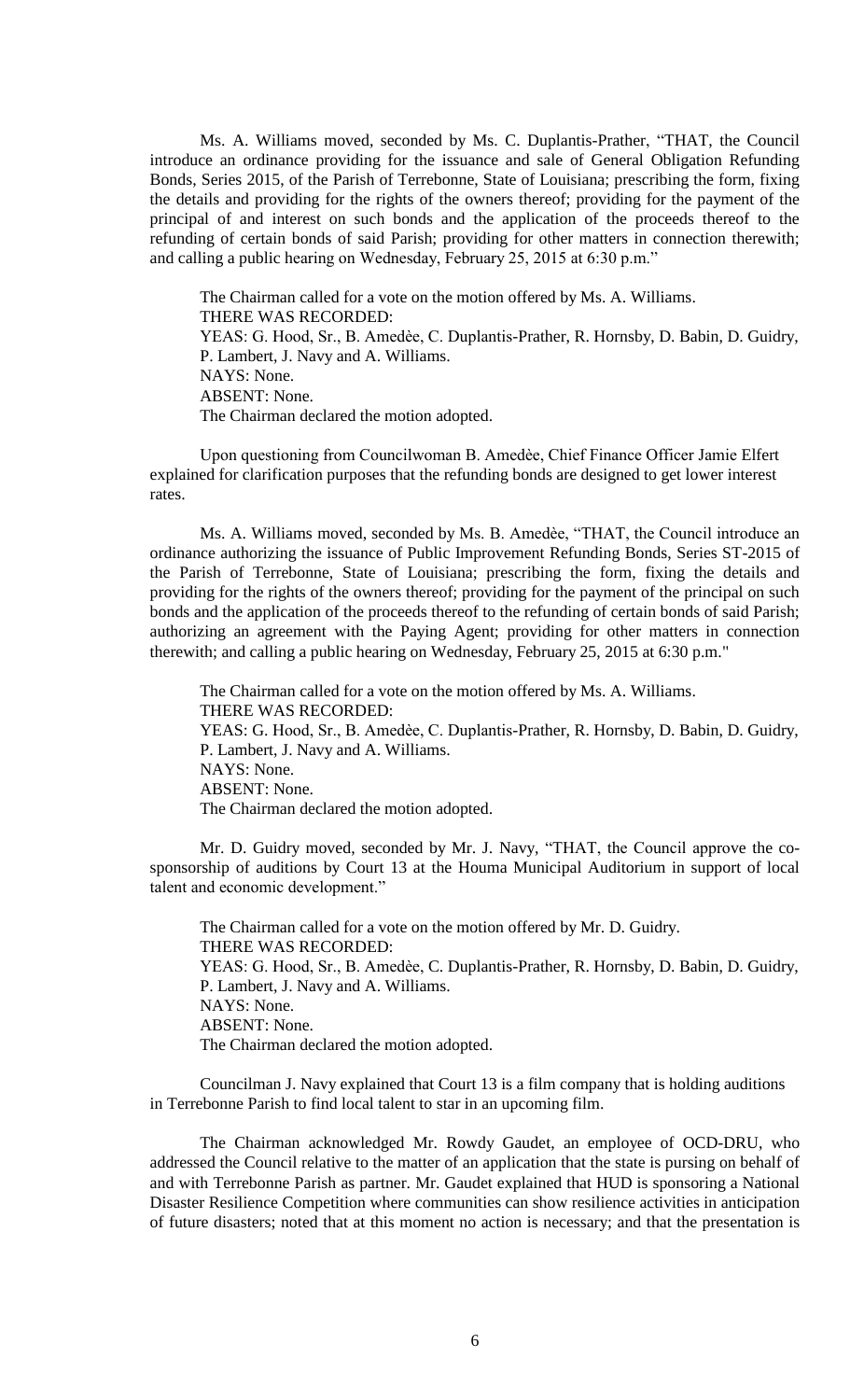for informational purposes. Mr. Gaudet acknowledged Ms. Kristina Peterson, of UNO CHART (Coastal Communities Resiliency Project NOAA) and Ms. Angela Lawson, member of the OCD-DRU team, who were in the audience tonight. Mr. Gaudet requested support from the Council and Terrebonne Parish.

Chief Albert Naquin stated that his tribe is partnering with Ms. Kristina Peterson in preparation for the resiliency project; and added that the project would help coastal communities outside of levee protection area.

The Chairman acknowledged Ms. Darlene Williams, a Houma resident, who addressed the Council relative to the matter of the fire department's response time. Ms. Williams explained that a fire happened in January and the fire department's response was approximately thirty (30) minutes after about two to three telephone calls. She asked that the Council investigate this matter to see what can be done to decrease the response time.

Councilwoman A. Williams requested that Mr. Phil Schexnayder, chairman of the Schriever Fire Department, present this information to Fire Chief Pitre so that a meeting can be scheduled to discuss this issue and/or concern.

The Chairman acknowledged Ms. Darlene Williams, a Houma resident, who addressed the Council relative to the matter of the Acadian Ambulance's response time and the process of "staging". Ms. Williams explained that two incidents happened where the ambulance was delayed in arriving because they had to wait on the sheriff's office before they could come on the scene. She asked if this is the normal process for Acadian Ambulance when responding to an emergency 911 call.

Mr. Joe Szush, Operations Manager with Acadian Ambulance, addressed the Council and explained that the "staging" process is what is used when the call taker gives out a call when the occupants seem to be aggressive, "hype" and/or hysterical. Mr. Szush explained that in some instances the ambulance personnel have been injured when responding to calls without the proper authorities. According to Mr. Szush, the "staging" process is only used to ensure personnel safety and to provide adequate care for individuals when an emergency situation arises.

Discussion ensued with several Council members questioning the process of "staging" and whether or not it is necessary when responding to emergency calls; inquiring about who makes the determination of whether or not a call is an emergency and whether or not the ambulance driver and/or personnel should wait for the law enforcement before responding. Some Council members suggested that discretion should be used when determining who and when to response to an emergency call.

Councilwoman A. Williams requested a meeting with the 911 Administrator and the Acadian Ambulance Supervisor to review this situation.

The Council Chairman acknowledged Ms. Lucretia McBride, a Houma resident, who addressed the Council relative to the Vanguard Update. Ms. McBride presented the Council with a handout entitled "Presentation: Update Vanguard Injection Waste Wells". Ms. McBride explained that she is against Vanguard Injection wells and would have very much liked to know when the parish decided not to pursue this issue and how much of the taxpayers' money was used on this project before it was decided on not to pursue.

Ms. C. Duplantis-Prather moved, seconded by Ms. A. Williams, "THAT, the Council extend Ms. Lucretia McBride's time an additional minute."

The Chairman called for a vote on the motion offered by Ms. C. Duplantis-Prather. THERE WAS RECORDED: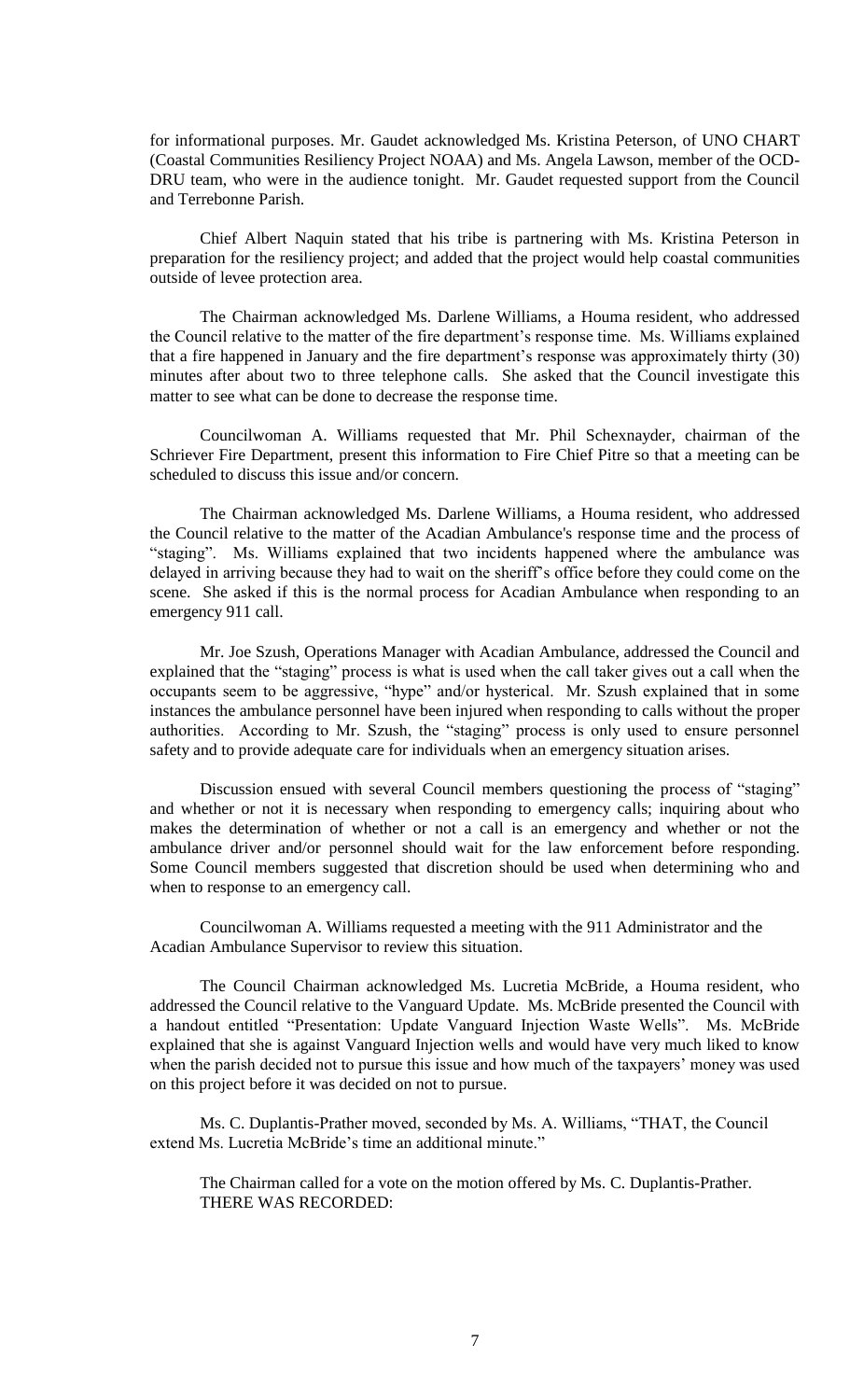YEAS: G. Hood, Sr., B. Amedèe, C. Duplantis-Prather, R. Hornsby, D. Babin, D. Guidry, P. Lambert, J. Navy and A. Williams. NAYS: None. ABSENT: None. The Chairman declared the motion adopted.

Ms. McBride continued and stated that she feels as though the public should have been notified about these changes and inquired about whose obligation was it to notify the public and/or have this item placed on the agenda.

Councilwoman C. Duplantis-Prather asked for clarification as it relates to the Vanguard Injection Waste Wells update.

Upon questioning, Parish President M. Claudet explained that Administration decided not to pursue the injection well lawsuit because the parish has not won on any of the issues relative to the case; and has incurred over \$87,000.00 in legal fees, thus far, so an administrative decision was made not to proceed with further ligitation.

The Chairman called for a report on the Budget and Finance Committee meeting held on 02/09/15, whereupon the Committee Chairman noting ratification of minutes calls public hearings on February 25, 2015 at 6:30 p.m., rendered the following:

#### BUDGET & FINANCE COMMITTEE

#### FEBRUARY 9, 2015

The Chairman, John Navy, called the Budget & Finance Committee meeting to order at 5:32 p. m. in the Terrebonne Parish Council Meeting Room with an Invocation offered by Committee Member B. Amedѐe and the Pledge of Allegiance by Committee Member C. Duplantis-Prather. Upon roll call, Committee Members recorded as present were: B. Amedẻe, D. Babin, C. Duplantis-Prather, D. Guidry, Capt. Greg Hood, Sr., R. Hornsby, P. Lambert and J. Navy. Committee Member A. Williams was recorded as absent. A quorum was declared present.

OFFERED BY: Ms. C. Duplantis-Prather SECONDED: Mr. D. Guidry

RESOLUTION NO. 15-058

**WHEREAS,** on September 15, 2014 bids were received by the Terrebonne Parish Consolidated Government for Bid #14-0EPEMG-16 Generator Rentals in Support of Emergency Operations for the Buildings Maintenance Division, PublicWorks Department, and

**WHEREAS,** after careful review by David Drury, Government Facilities Manager and Gregory Bush, Public Works Director, it has been determined that all of the bids must be rejected for non-compliance to the bid specifications, and

**WHEREAS,** the Parish Administration has concurred with the recommendation that all the bids must be rejected for just cause, as per the attached bidforms.

**NOW, THEREFORE BE IT RESOLVED** by the Terrebonne Parish Council, on behalf of the Terrebonne Parish Consolidated Government, that the recommendation of Parish Administration that all bids be rejected for non- compliance to the bid specifications and that the Purchasing Division is hereby authorized to re-solicit for bids as soon as possible as per the attached bid forms.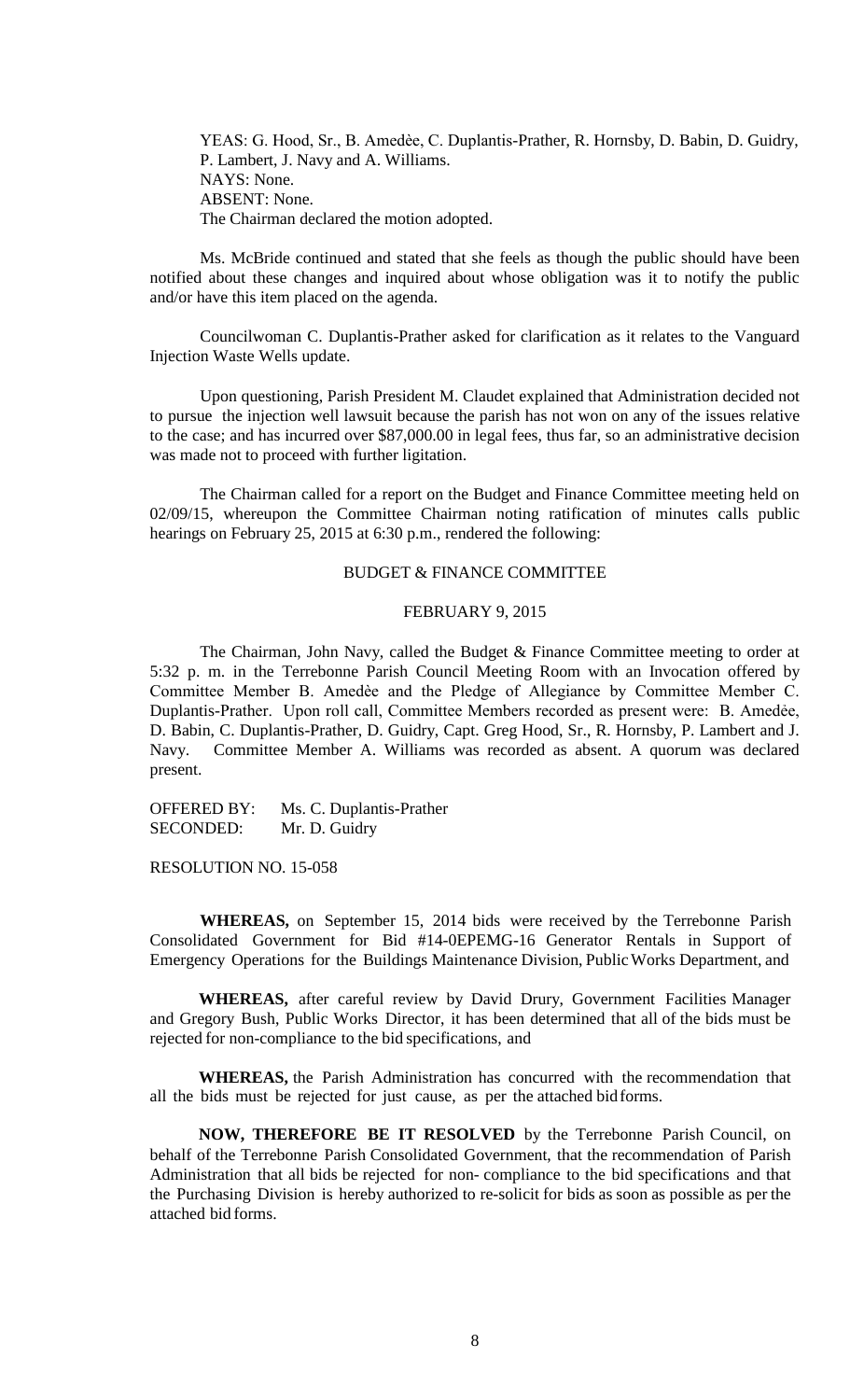THERE WAS RECORDED: YEAS: J. Navy, G. Hood, Sr., B. Amedée, C. Duplantis-Prather, R. Hornsby, D. Babin, D. Guidry, and P. Lambert. NAYS: None. ABSTAINING: None. ABSENT: A. Williams. The Chairman declared the resolution adopted on this, the 9thth day of February 2015.

OFFERED BY: Mr. G. Hood, Sr. SECONDED: Ms.C. Duplantis and Ms. B. Amedee

### RESOLUTION NO. 15-059

WHEREAS, the Terrebonne Parish Office of the Clerk of Court is in need of parking space for its employees, and

WHEREAS, Dorothy Duval Nelson owns property of the southwest corner of Roussel and Belanger Streets that can be utilized for such a purpose, and

WHEREAS, the Terrebonne Parish Consolidated Government desires to enter into a Lease agreement with Dorothy Duval Nelson for a five (5) year term with the option to renew annually for use of said property to sublease to the Terrebonne Parish Office of the Clerk of Court to use as an employee parking area.

NOW, THEREFORE BE IT RESOLVED by the Terrebonne Parish Council (Budget and Finance Committee), on behalf of the Terrebonne Parish Consolidated Government, that the Parish President, Michel H. Claudet, is hereby authorized to execute all documents necessary to effect the Lease Agreement between the Terrebonne Parish Consolidated Government and Dorothy Duval Nelson.

#### THERE WAS RECORDED:

YEAS: J. Navy, G. Hood, Sr., B. Amedée, C. Duplantis-Prather, R. Hornsby, D. Babin, D. Guidry, and P. Lambert. NAYS: None. ABSTAINING: None. ABSENT: A. Williams. The Chairman declared the resolution adopted on this, the 9thth day of February 2015.

OFFERED BY: Mr. D. Guidry SECONDED: Mr. G. Hood, Sr.

#### RESOLUTION NO. 15-060

**WHEREAS,** Louisiana Statutory Law provides for the disposal of surplus movable property having a value of \$5,000.00 or less, in addition to other legally permissible means, at private sale which is, in the opinion of the governing authority, not needed for public purposes; and

**WHEREAS**, the movable property listed in the attached Exhibit A each have a valued of \$5,000.00 or less, as indicated by the values set out next to each item on the attached Exhibit A; and

**WHEREAS**, the parish administration has recommended that the movable property listed in the attached Exhibit A be declared surplus as the items are no longer useful, nor do they serve a public purpose and authorizes immediate award to the highest bidder for all items, including those where the highest bid exceeds \$5,000.00; and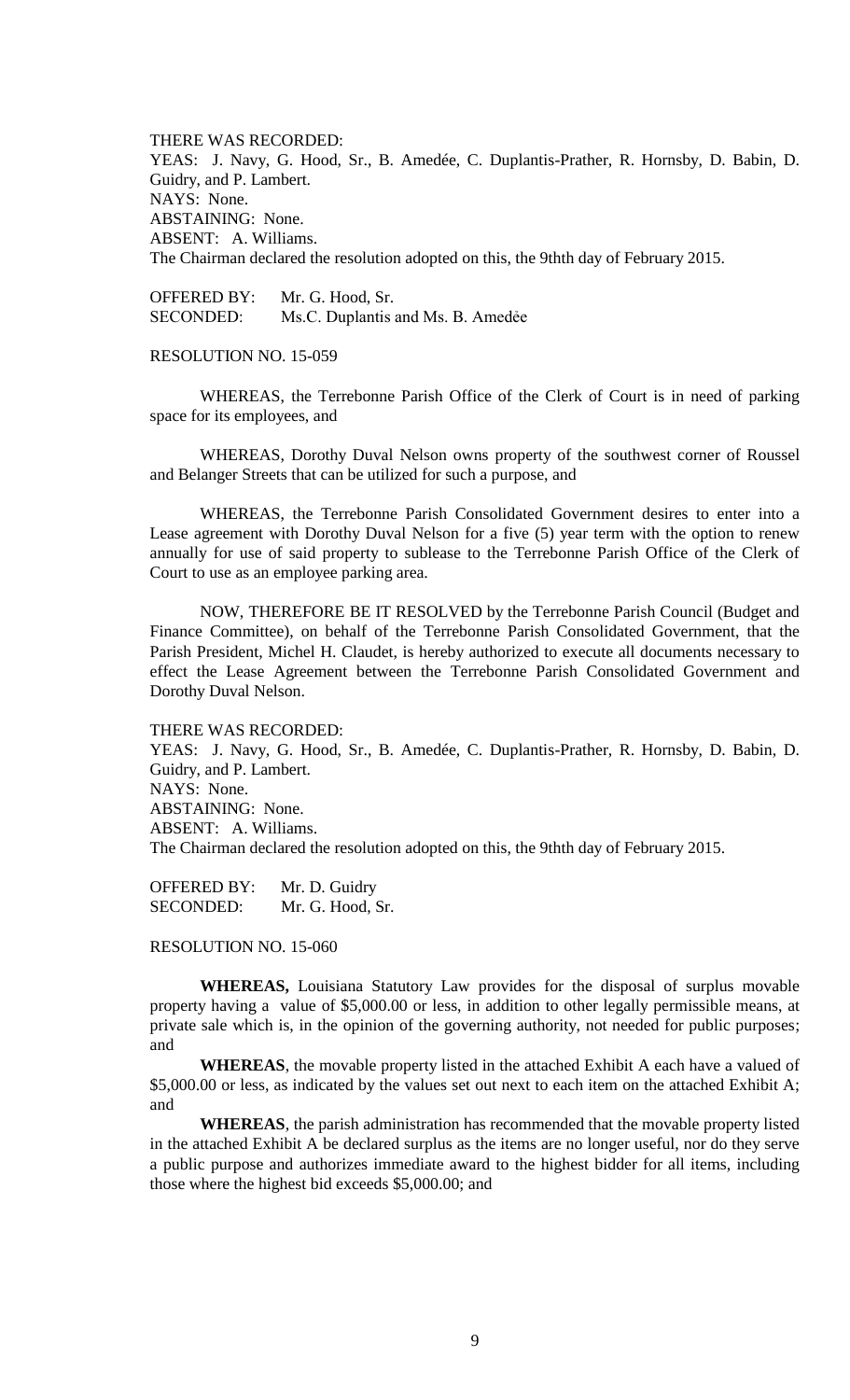**NOW THEREFORE, BE IT RESOLOVED** by the Terrebonne Parish Council that the movable property listed in the attached Exhibit A be declared surplus and grants authorization to dispose of said items by private sale or by any other legally approved method to the highest bidder pursuant to statutory law, including those where the highest bid exceeds \$5,000.00.

THERE WAS RECORDED:

YEAS: J. Navy, G. Hood, Sr., B. Amedée, C. Duplantis-Prather, R. Hornsby, D. Babin, D. Guidry, and P. Lambert. NAYS: None. ABSTAINING: None. ABSENT: A. Williams. The Chairman declared the resolution adopted on this, the 9thth day of February 2015.

# **Exhibit "A" January 2015 Surplus List**

## **Administration:**

3 - Laptops / \$15.00

### **City Marshal:**

- 76 Embroidered Polo Shirts / \$0.00
- 1 Pair of Pants / \$0.00
- 18 Embroidered Jackets / \$0.00
- 1 Embroidered Cap / \$0.00
- 4 Chairs / \$4.00
- 1 Kentwood Water Cooler / \$20.00
- 1 Copy Machine / \$15.00
- 2 Digital Video Recorders / \$20.00
- 29 Cell Phones / \$74.00
- 4 Sirens and Siren Drivers / \$0.00
- 4 Strobe Packs / \$0.00
- 5 Control Switch Consoles / \$0.00
- 24 Emergency Lights for Dash & Grille / \$0.00
- 24 Surveillance Cameras / \$96.00
- 2 Surveillance Monitors / \$2.00
- 1 Printer / \$1.00
- 1 Air Purifier / \$5.00
- 1 DVD/VCR Player / \$5.00
- 1 Video Board / \$10.00
- 1 Time Lapse VCR / \$5.00
- 2 Keyboards / \$1.00
- 4 Monitors /\$4.00
- 2 Printers / \$2.00
- 1 CPU / \$3.00
- 4 Computer Towers / \$4.00

## **Economic Development:**

2 - Battery Backups/ \$10.00

### **Engineering:**

- 3 CPU / \$3.00
- 2 Laptops with bags / \$2.00

## **Forced Drainage:**

- 5 Isuzu 6RB1 Diesel Engines / \$500.00
- 1 Detroit Diesel Engine / \$100.00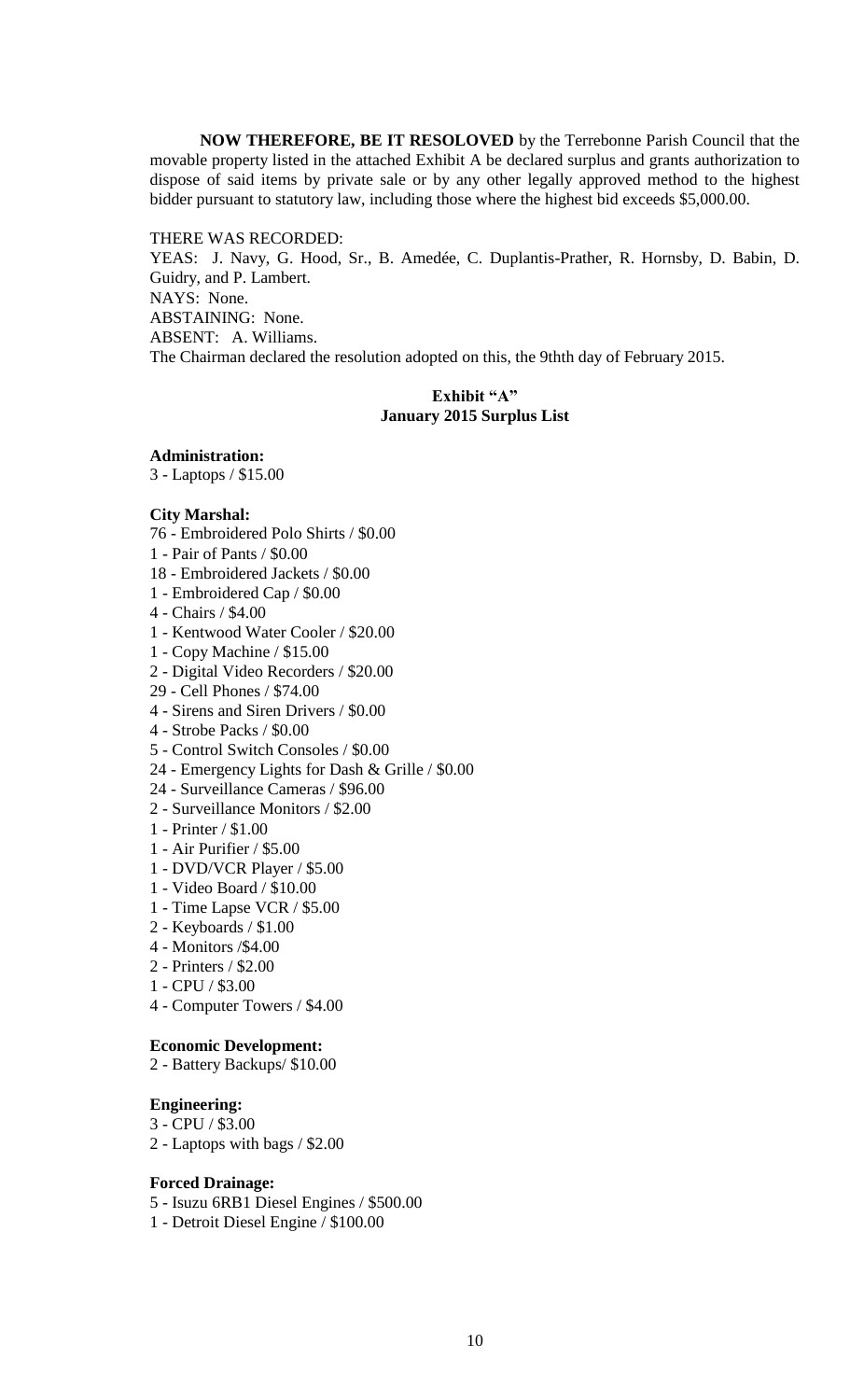#### **Head Start:**

1 - Microwave / \$1.00 1 - CPU / \$1.00

### **Housing & Human Services:**

2 - CPU / \$2.00

### **Juvenile Detention:**

- 4 Video Cassette Recorder / \$4.00
- 2 Video Camera Looping Device / \$2.00
- 1 Monitor Select Device / \$1.00
- 1 HP Printer/ \$1.00
- 2 Binder Device / \$2.00
- 2 Projectors / \$5.00
- 1 DVD Player / \$1.00
- 3 Keyboards / \$1.50
- 1 Mouse / \$0.50
- 1 Monitor / \$1.00
- 2 Lawn Mowers / \$20.00
- 1 Lawn Blower / \$5.00
- 1 Electric Pumping Snake / \$5.00
- 2 Weed Eater / \$10.00
- 1 Gas Edger / \$5.00
- 2 Camera Housing / \$2.00
- 2 Video Camera / \$10.00
- 1 Pressure Washer / \$10.00
- 1 Fan / \$0.00
- 1 Wet Vac / \$0.00
- 6 Televisions / 0.00
- 1 Floor Machine / 0.00
- 3 Rolling Shelves / 0.00
- 1 Filing Cabinet / \$0.00
- 4 Restraining Chairs / \$0.00
- 2 Wooden Bookcases / \$0.00

#### **Police:**

- 1 Tactical Field Kitchen / \$4,000.00
- 1 2003 Ford Crown Vic (Unit# 352) / \$1,075.00
- 1 2003 Ford Crown Vic (Unit# 356) / \$775.00

## **Roads & Bridges:**

- 2 CPUs / \$2.00
- 1 Monitor / \$1.00
- 1 Docking Station / \$1.00

OFFERED BY: Ms. C. Duplantis-Prather SECONDED: Mr. P. Lambert

# RESOLUTION NO. 15-061

**WHEREAS,** Article VII, Section 14 of the Louisiana Constitution authorizes the use of public funds and property "for programs of social welfare for the aid and support of the needy"; and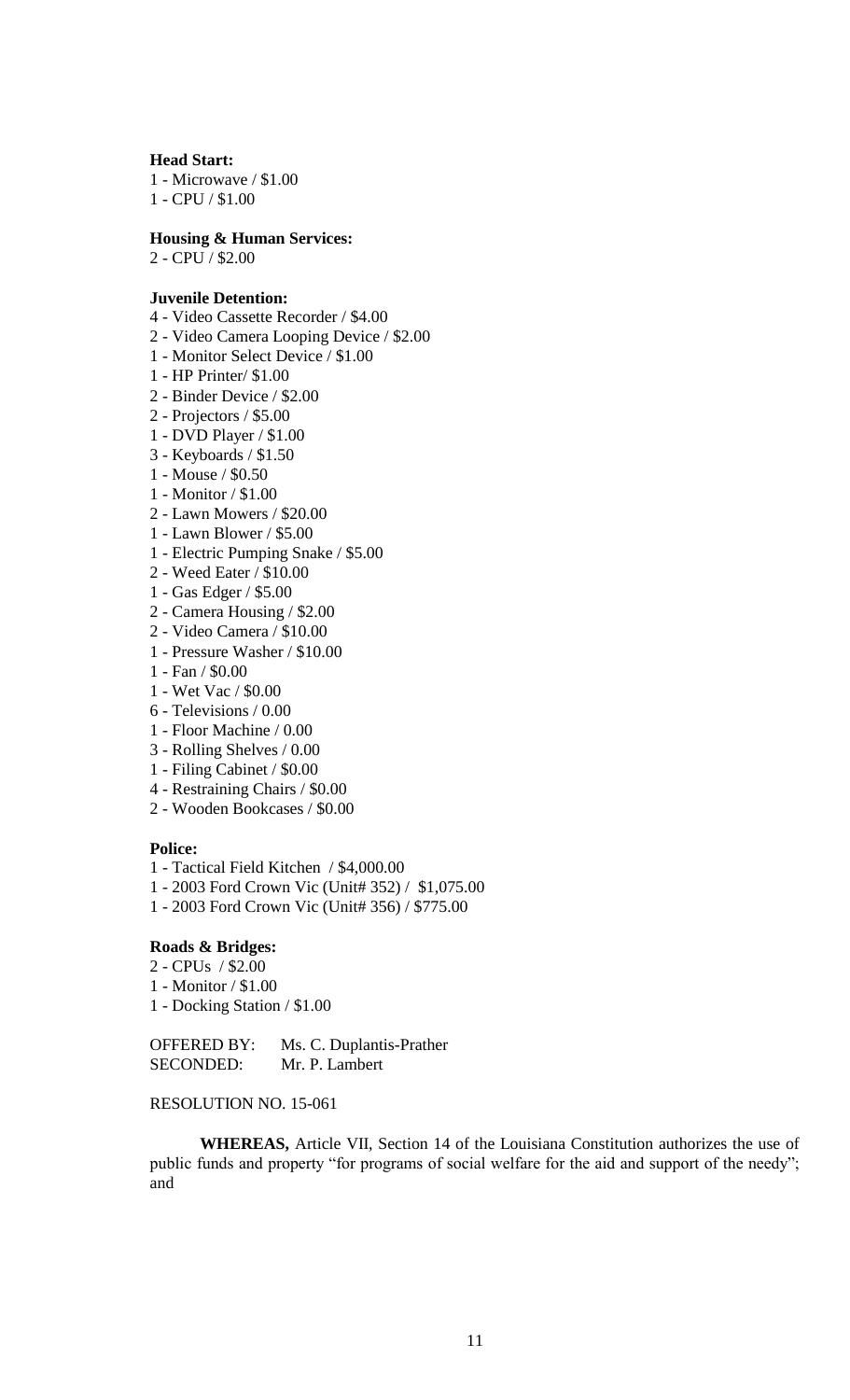**WHEREAS,** Article VII, Section 14 of the Louisiana Constitution further provides that "[F]or a public purpose, the state and its political subdivisions or political corporations may engage in cooperative endeavors with each other, with the United States or its agencies, or with any public or private association, corporation or individual"; and,

**WHEREAS,** SOUTHEAST LOUISIANA LEGAL SERVICES provides a variety of legal services for the clients in Terrebonne Parish that cannot afford legal representation; and

**WHEREAS,** TPCG believes that funding for services of SOUTHEAST LOUISIANA LEGAL SERVICES will serve the public purpose of making services accessible to individuals in Terrebonne Parish that may not have been able to acquire legal assistance on their own accord; and

**WHEREAS,** TPCG is aware that SOUTHEAST LOUISIANA LEGAL SERVICES had audit findings in their previous audit that must be corrected before the Parish's funding assistance will occur; and

**WHEREAS,** TPCG finds that partially funding the services of SOUTHEAST LOUISIANA LEGAL SERVICES in exchange for the expanded provision of legal services provided to citizens within Terrebonne Parish will serve a public purpose and have a public benefit commensurate with the costs; and

**NOW, THEREFORE BE IT RESOLVED** by the Terrebonne Parish Council (Budget and Finance Committee), on behalf of the Terrebonne Parish Consolidated Government, hereby authorizes Michel H. Claudet, Parish President, to enter into a contract with SOUTHEAST LOUISIANA LEGAL SERVICES for an amount not to exceed \$30,000.

THERE WAS RECORDED:

YEAS: J. Navy, G. Hood, Sr., B. Amedée, C. Duplantis-Prather, R. Hornsby, D. Babin, D. Guidry, and P. Lambert. NAYS: None. ABSTAINING: None. ABSENT: A. Williams. The Chairman declared the resolution adopted on this, the 9thth day of February 2015.

Mr. D. Babin moved, seconded by Mr. P. Lambert, "THAT, the Budget & Finance Committee introduce an ordinance to amend the 2015 Adopted Operating Budget of the Terrebonne Parish Consolidated Government for the following item:

I. Transfer Assistant District Attorney Position, Net Effect \$0 and calling a public hearing

on said matter Wednesday, February 25, 2015 at 6:30 p.m."

The Chairman called for the vote on the motion offered by Mr. D. Babin. THERE WAS RECORDED: YEAS: B. Amedẻe, D. Babin, C. Duplantis-Prather, D. Guidry, G. Hood, Sr., R. Hornsby, P. Lambert and J. Navy. NAYS: None. ABSENT: A. Williams. The Chairman declared the motion adopted.

OFFERED BY: Ms. C. Duplantis-Prather SECONDED: Ms. B. Amedée

RESOLUTION NO. 15-062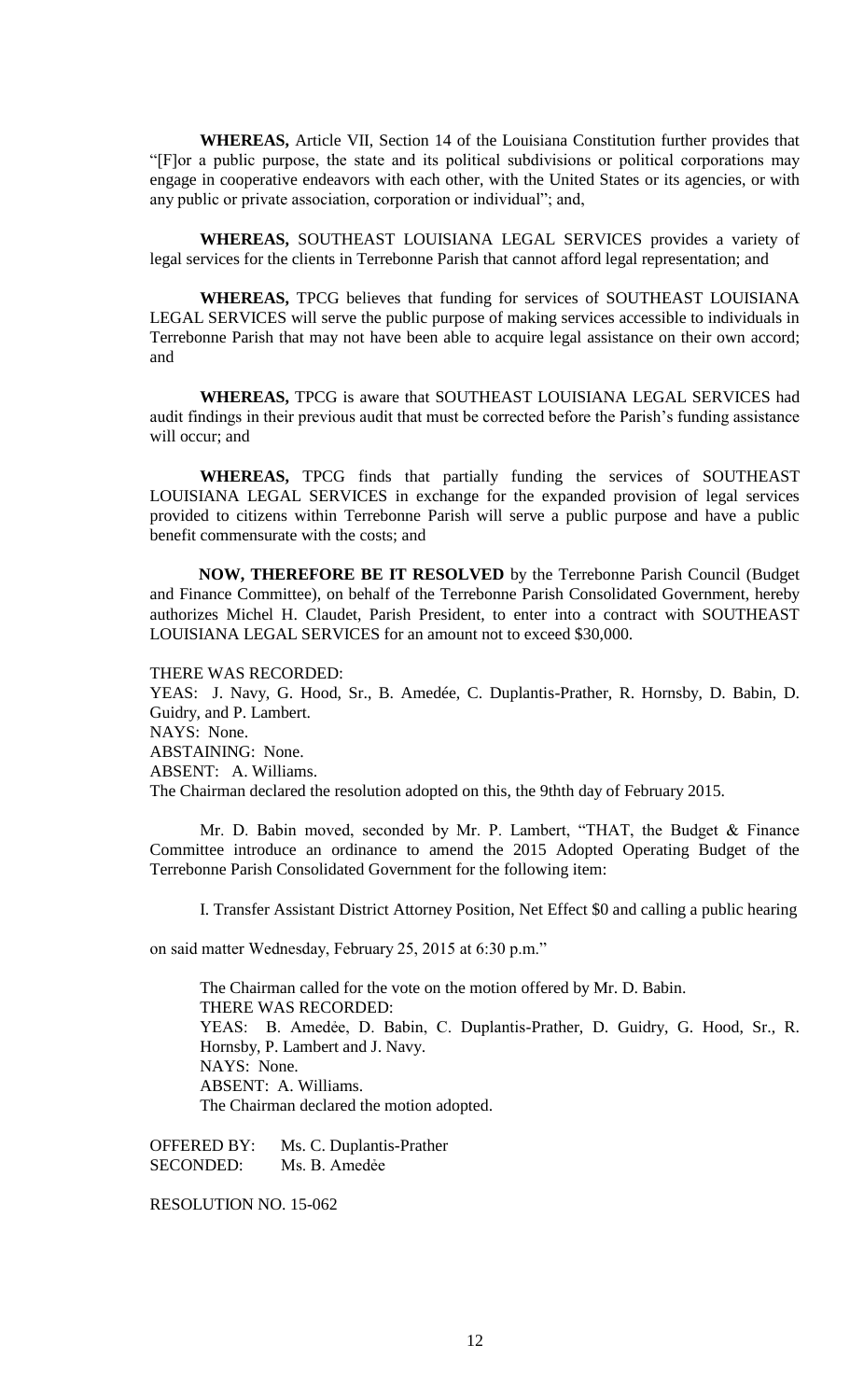# A RESOLUTION AUTHORIZING THE PARISH PRESIDENT TO RENEW A CONTRACT WITH OPTIONS FOR INDEPENDENCE TO CONTINUE FURNISHING TWO REGISTERED NURSES WHICH SUPPLEMENTS THE STATE'S STAFF OF THE TERREBONNE PARISH HEALTH UNIT.

WHEREAS, the State of Louisiana, DHH was affected by the statewide reduction in force due to a State projected budget deficit, and

WHEREAS, an overall reduction of eleven positions affected Region 3 in 2010/2011, two of which were registered nurses directly working at the Terrebonne Parish Health Unit, and

WHEREAS, the State Regional Administrator with the Office of Public Health is requesting continued financial assistance through the dedicated Parish Health Unit Property Taxes to bridge the shortage in staff they have experienced and to provide the same level of services to the projected patients, and

WHEREAS, Options for Independence is a local non-profit organization who currently provides these services to the Office of Public Health and has offered to continue said services for an annual cost of \$149,976.

NOW, THEREFORE BE IT RESOLVED, that the Terrebonne Parish Council (Budget and Finance Committee), on behalf of the Terrebonne Parish Consolidated Government, authorizes the Parish President to renew an agreement with Options for Independence to provide said services of two registered nurses for the Terrebonne Parish Health Unit; and address other matters relative thereto.

### THERE WAS RECORDED:

YEAS: J. Navy, G. Hood, Sr., B. Amedée, C. Duplantis-Prather, R. Hornsby, D. Babin, D. Guidry, and P. Lambert. NAYS: None. ABSTAINING: None. ABSENT: A. Williams. The Chairman declared the resolution adopted on this, the 9thth day of February 2015.

OFFERED BY: Mr. R. Hornsby SECONDED: Mr. G. Hood, Sr.

### RESOLUTION NO. 15-063

A resolution authorizing the Parish President to negotiate and execute a cooperative endeavor agreement with the Parish Sheriff's Office for the 2015 Public Safety Program.

WHEREAS, Parish Officials with the Consolidated Government, Houma Police Department and Sheriff's Office are continuing their joint efforts which began in 2008 on the education and promotion of public safety, and

WHEREAS, the Parish budgeted \$100,000 in the 2015 Budget for the continuation of Public Safety Programs, of which \$25,000 has been targeted for cameras and \$75,000 for the services provided by the Sheriff and the City of Houma.

NOW, THEREFORE BE IT RESOLVED, by the Terrebonne Parish Council, on behalf of the Terrebonne Parish Consolidated Government, authorizes the Parish President to negotiate and execute a cooperative endeavor agreement with the Terrebonne Parish Sheriff's Office and to address other matters relative thereto.

## THERE WAS RECORDED: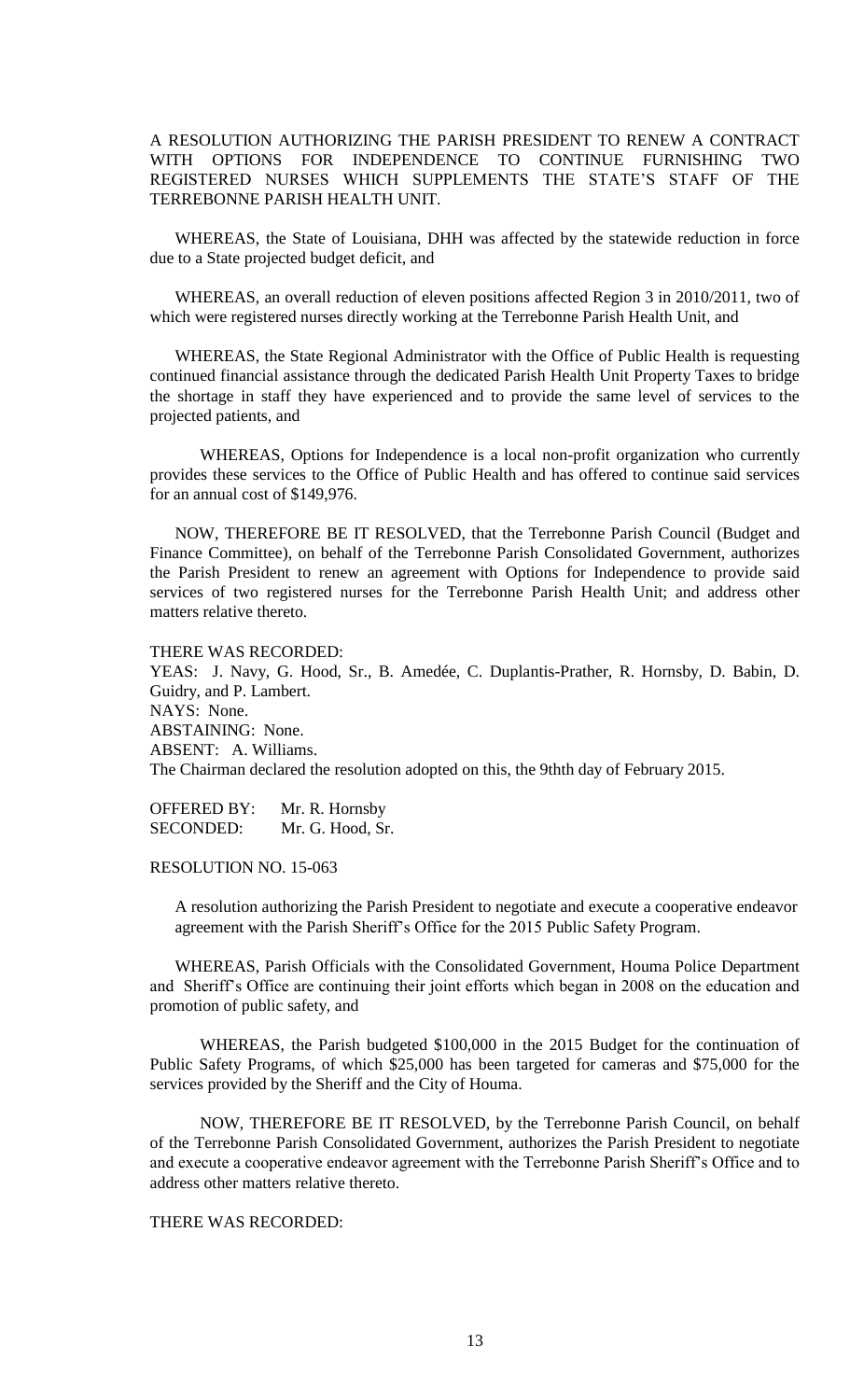YEAS: J. Navy, G. Hood, Sr., B. Amedée, C. Duplantis-Prather, R. Hornsby, D. Babin, D. Guidry, and P. Lambert. NAYS: None. ABSTAINING: None. ABSENT: A. Williams. The Chairman declared the resolution adopted on this, the 9thth day of February 2015.

Mr. G. Hood, Sr. moved, seconded by Ms. C. Duplantis-Prather, "THAT, there being no further business to come before the Budget & Finance Committee, the meeting be adjourned."

The Chairman called for the vote on the motion offered by Mr. G. Hood, Sr. THERE WAS RECORDED: YEAS: B. Amedẻe, D. Babin, C. Duplantis-Prather, D. Guidry, G. Hood, Sr., R. Hornsby, P. Lambert, J. Navy, and A. Williams. NAYS: None.

ABSENT: None.

The Chairman declared the motion adopted and the meeting was adjourned at 5:36 p.m.

John Navy, Chairman

Tammy E. Triggs, Minute Clerk

Mr. J. Navy moved, seconded by Ms. B. Amedèe, "THAT, the Council accept and ratify the minutes of the Budget and Finance Committee meeting held on 02/09/15."

The Chairman called for a vote on the motion offered by Mr. J. Navy. THERE WAS RECORDED: YEAS: G. Hood, Sr., B. Amedèe, C. Duplantis-Prather, R. Hornsby, D. Babin, D. Guidry, P. Lambert, J. Navy and A. Williams. NAYS: None. ABSENT: None. The Chairman declared the motion adopted.

The Chairman called for a report on the Policy, Procedure and Legal Committee meeting held on 02/09/15, where upon the Committee Chairman rendered the following:

## POLICY, PROCEDURE, & LEGAL COMMITTEE

### FEBRUARY 9, 2015

The Chairman, Greg Hood, Sr., called the Policy, Procedure, & Legal Committee meeting to order at 5:41p.m. in the Terrebonne Parish Council Meeting Room with an Invocation offered by Committee Member R. Hornsby and the Pledge of Allegiance led by Committee Member G. Hood, Sr. Upon roll call, Committee Members recorded as present were: B. Amedée, D. Babin, C. Duplantis-Prather, D. Guidry, Capt. Greg Hood, Sr., HPD Ret., R. Hornsby, P. Lambert, J. Navy, and A. Williams. A quorum was declared present.

Ms. A. Williams moved, seconded by Ms. C. Duplantis-Prather, "THAT, the Policy, Procedure, & Legal Committee approve co-sponsorship of the Awareness of Black History celebration that was held in the Courthouse Square on January 31, 2015 and provided for insurance and permitting."

The Chairman called for the vote on the motion offered by Ms. A. Williams. THERE WAS RECORDED: YEAS: B. Amedẻe, D. Babin, C. Duplantis-Prather, D. Guidry, G. Hood, Sr., R. Hornsby, P. Lambert, J. Navy, and A. Williams.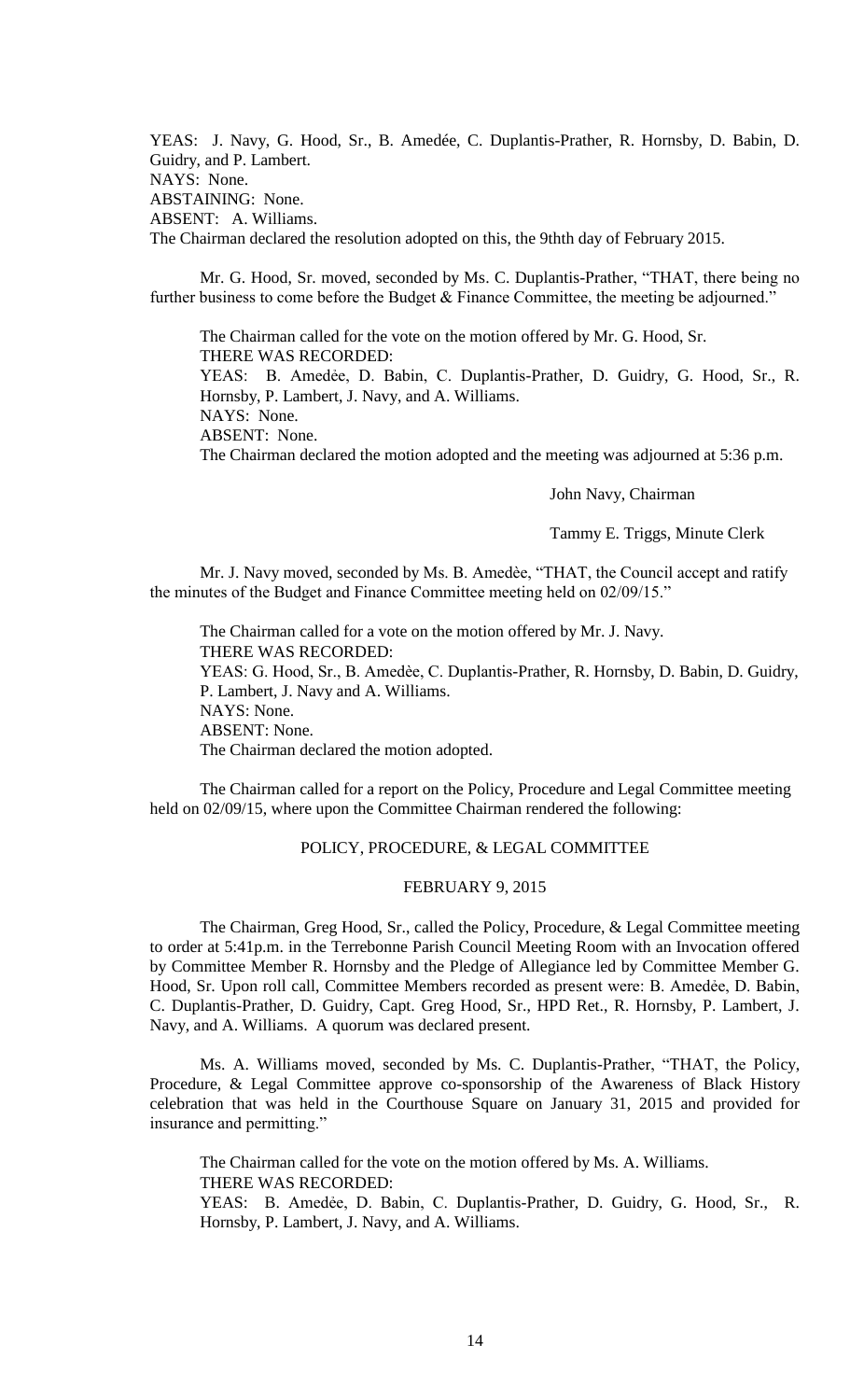NAYS: None. ABSENT: None. The Chairman declared the motion adopted.

Committee Member A. Williams thanked the Council and Administration, on behalf of event organizer Ms. Catherine Carter, for the co-sponsorship and presented the Council with a replica painting from Ms. Ija Charles, designer of the 2015 African American Banner.

 Ms. A. Williams moved, seconded by Mr. J. Navy, "THAT, the Policy, Procedure, & Legal Committee approve co-sponsorship (to be used for various in-kind services) of the TGMC Sports Institute 2015 Run for Excellence and Cajun Food Festival to be held in Downtown Houma which is a major fund-raising effort for the Terrebonne Foundation for Academic Excellence in Public Education with net proceeds going towards Public Schools and teacher grant, TFAE's Dolly Parton's Imagination Library and operational funding for TFAE."

The Chairman called for the vote on the motion offered by Ms. A. Williams. THERE WAS RECORDED: YEAS: B. Amedẻe, D. Babin, C. Duplantis-Prather, D. Guidry, G. Hood, Sr., R. Hornsby, P. Lambert, J. Navy, and A. Williams. NAYS: None. ABSENT: None. The Chairman declared the motion adopted.

The Chairman recognized Ms. Angie Rome Walsh, TFAE Executive Director Ex Officio, who thanked the Council and Administration for its support; noted that this is the fifteenth year of existence for this event; and added that the fundraiser will be held on Saturday, May 9, 2015 beginning at 6:00 a.m.

Mr. D. Guidry moved, seconded by Mr. D. Babin, "THAT, the Policy, Procedure, &Legal Committee approve a request from Terrebonne Advocates for Possibility for TPCG to cosponsor its Annual Chauvin Trash Bash on Saturday, March 28, 2015."

The Chairman called for the vote on the motion offered by Mr. D. Babin. THERE WAS RECORDED: YEAS: B. Amedẻe, D. Babin, C. Duplantis-Prather, D. Guidry, G. Hood, Sr., R. Hornsby, P. Lambert, J. Navy, and A. Williams. NAYS: None. ABSENT: None. The Chairman declared the motion adopted.

Mr. D. Babin moved, seconded by Ms. C. Duplantis-Prather, "THAT, the Policy, Procedure, & Legal Committee approve co-sponsorship of the Irish-Italian Parade on Sunday, March 15, 2015 beginning at approximately 12:30 p.m. and/or 1:00 p.m. from Cannatas on Westside Boulevard to Town Hall on Barrow Street."

The Chairman called for the vote on the motion offered by Mr. D. Babin. THERE WAS RECORDED: YEAS: B. Amedẻe, D. Babin, C. Duplantis-Prather, D. Guidry, G. Hood, Sr., R. Hornsby, P. Lambert, J. Navy, and A. Williams. NAYS: None. ABSENT: None. The Chairman declared the motion adopted.

OFFERED BY: Mr. D. Babin SECONDED: Ms. C. Duplantis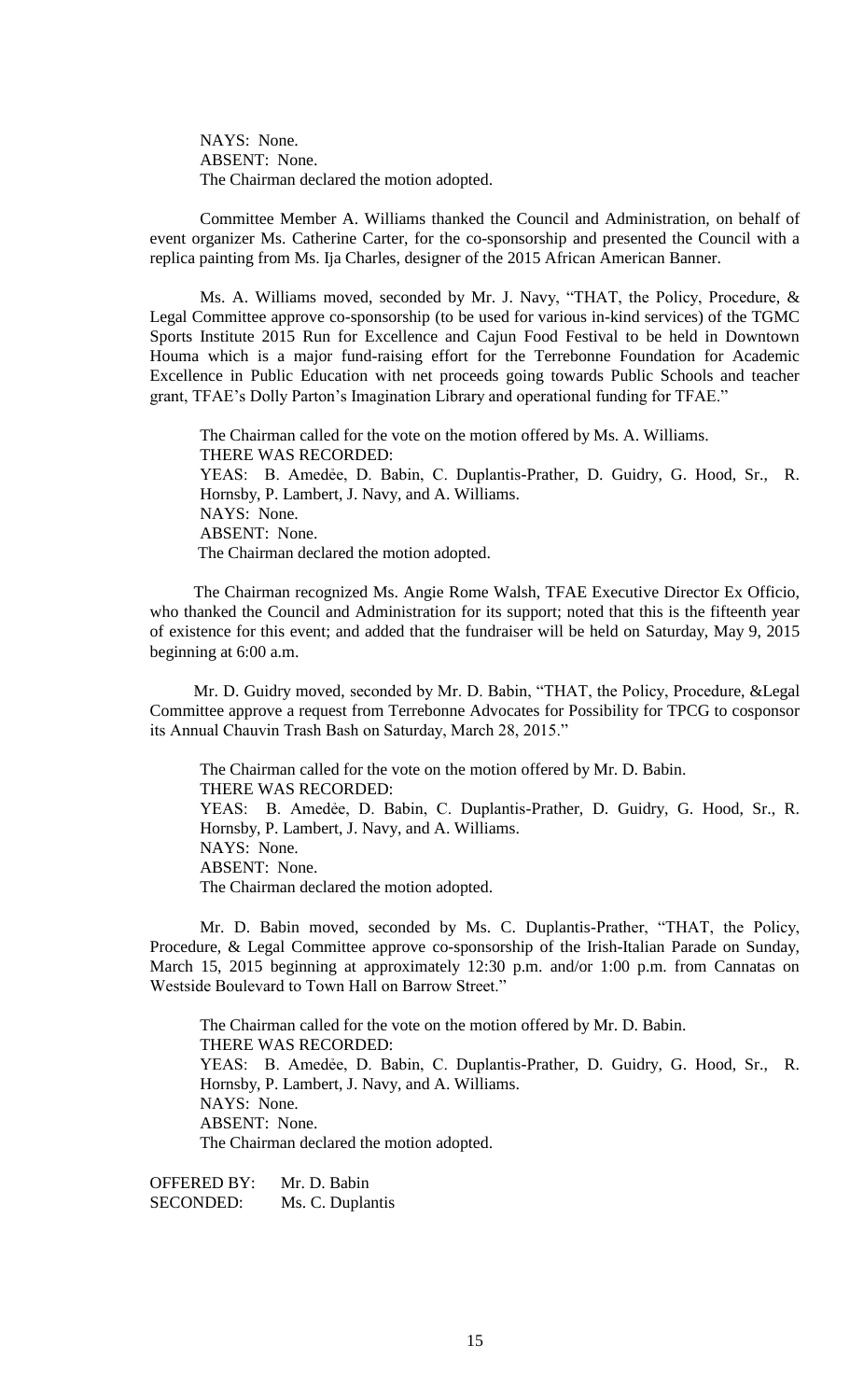### RESOLUTION NO. 15-064

WHEREAS, Terrebonne Parish Consolidated Government (TPCG) is authorized to provide Property Insurance, Equipment Floater, Special Equipment Floater, and Boiler & Machinery Coverage through its Department of Risk Management; and

WHEREAS, Administration and the Risk Management Department reviewed and analyzed Property Insurance, Equipment Floater, Special Equipment Floater, and Boiler & Machinery Insurance quotes and submits a recommendation for Property Insurance, Special Equipment Floater, and Boiler & Machinery coverage; and

WHEREAS, it is the recommendation of Administration and the Risk Management Department that the attached schedule of Property Insurance premiums become accepted effective for March 1, 2015.

WHEREAS, it is the recommendation of Administration and the Risk Management Department that the attached schedule for the Equipment Floater and Special Equipment Floater become accepted effective for March 1, 2015.

WHEREAS, it is the recommendation of Administration and the Risk Management Department that the attached schedule for Boiler and Machinery premiums become accepted effective for March 1, 2015.

NOW THEREFORE BE IT RESOLVED, by the Terrebonne Parish Council (Policy, Procedure and legal Committee) on behalf of the Terrebonne Parish Consolidated Government that the recommendation of Administration and the Risk Management Department is to accept the attached schedule of Property Insurance, Equipment Floater, Special Equipment Floater, and Boiler & Machinery premiums effective for March 1, 2015.

#### THERE WAS RECORDED:

YEAS: J. Navy, A. Williams, G. Hood, Sr., B. Amedée, C. Duplantis-Prather, R. Hornsby, D. Babin, D. Guidry, and P. Lambert. NAYS: None. ABSTAINING: None. ABSENT: None. The Chairman declared the resolution adopted on this, the 9thth day of February 2015.

Committee Member D. Guidry suggested that, since the appoint of the Registrar of Voters is a new and/or unusual circumstance, the interview process to appoint a Terrebonne Parish Registrar of Voters be held on Tuesday, February 24, 2015 if five (5) or more applications are received.

Mr. D. Guidry moved, seconded by Mr. D. Babin, "THAT, the next Policy, Procedure and Legal Committee be held on Tuesday, February 24, 2015, to conduct interviews for the Registrar of Voters, if the amount of applicants is more than five (5), but if less than five (5) applications are received, the regularly scheduled Monday Policy, Procedure and Legal Committee meeting be held." (\*\**MOTION VOTED ON AFTER LENGHTY DISCUSSION)*

Committee Member A. Williams suggested that the Council Clerk get with the Human Resources Director and the Parish Attorney to come up with a list of questions for potential applicants for the Terrebonne Registrar of Voters.

Committee Member D. Guidry suggested that interviews be limited to ten (10) to fifteen (15) minutes.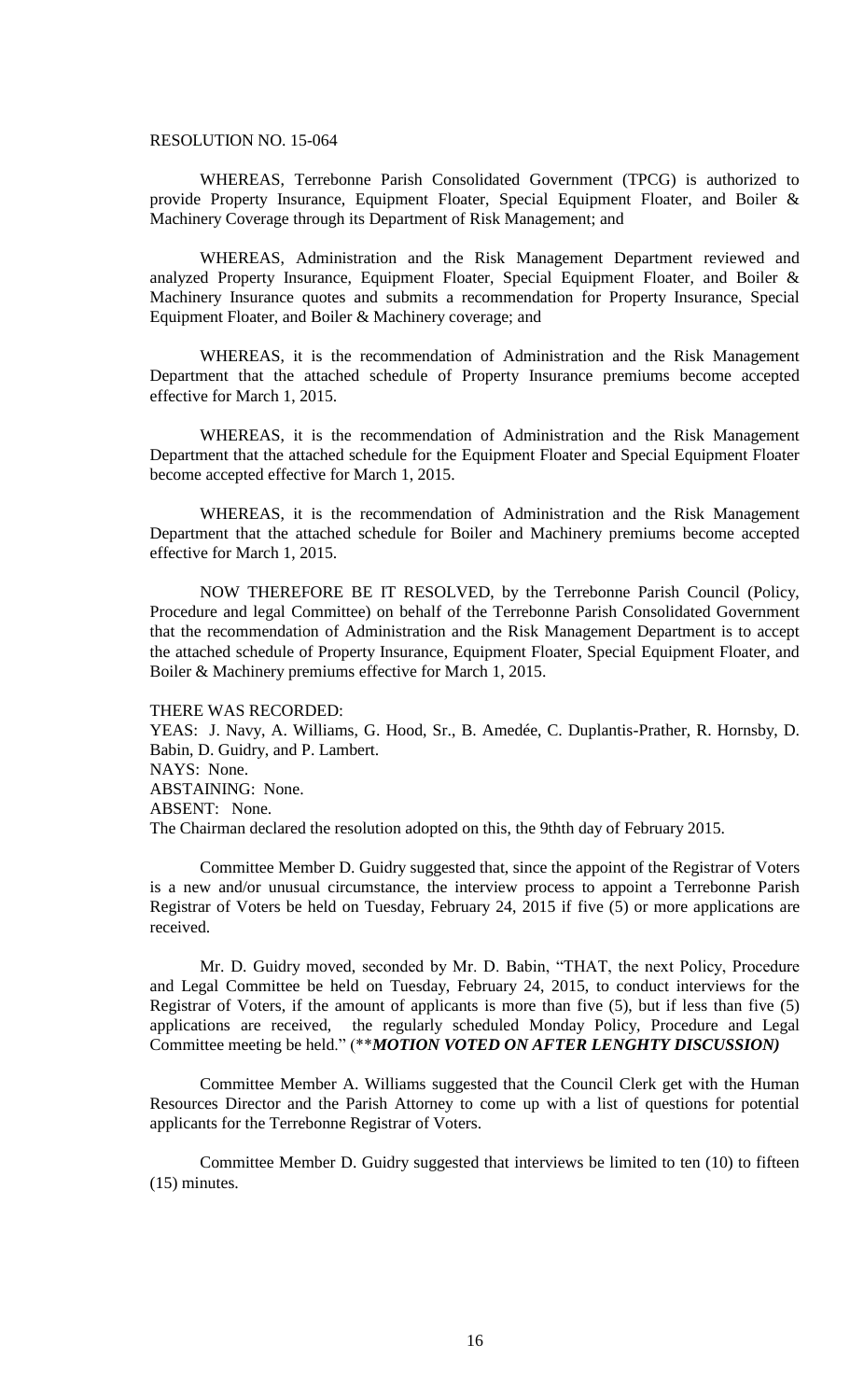A lengthy discussion ensued relative to the process of appointing an interim Terrebonne parish Registrar of Voters; how to proceed with interviewing applicants for the permanent position; and how to address appointment policies in the Council's Policy Sub-Committee.

\*\*The Chairman called for the vote on the motion offered by Mr. D. Guidry. THERE WAS RECORDED: YEAS: B. Amedẻe, D. Babin, C. Duplantis-Prather, D. Guidry, G. Hood, Sr., R. Hornsby, P. Lambert, J. Navy, and A. Williams. NAYS: None. ABSENT: None. The Chairman declared the motion adopted.

Ms. C. Duplantis-Prather moved, seconded by Mr. J. Navy, "THAT, the Policy, Procedure and Legal Committee refer the matter relative to policies and procedures of appointing a Registrar of Voters and other Council appointments to the Council's Policy Sub-Committee for review."

The Chairman called for the vote on the motion offered by Ms. C. Duplantis-Prather. THERE WAS RECORDED:

YEAS: B. Amedẻe, D. Babin, C. Duplantis-Prather, D. Guidry, G. Hood, Sr., R. Hornsby, P. Lambert, J. Navy, and A. Williams. NAYS: None. ABSENT: None.

The Chairman declared the motion adopted.

Mr. J. Navy moved, seconded by Ms. B. Amedèe, "THAT, there being no further business to come before the Policy, Procedure, & Legal Committee, the meeting be adjourned."

The Chairman called for the vote on the motion offered by Mr. J. Navy. THERE WAS RECORDED: YEAS: B. Amedẻe, D. Babin, C. Duplantis-Prather, D. Guidry, G. Hood, Sr., R. Hornsby, P. Lambert, J. Navy, and A. Williams. NAYS: None. ABSENT: None. The Chairman declared the motion adopted and the meeting was adjourned at 6:07 p. m.

Greg Hood, Sr., Chairman

Tammy E. Triggs, Minute Clerk

Mr. G. Hood, Sr. moved, seconded by Mr. D. Babin, "THAT, the Council accept and ratify the minutes of the Policy, Procedure and Legal Committee meeting held on 02/09/15."

The Chairman called for a vote on the motion offered by Mr. G. Hood, Sr. THERE WAS RECORDED: YEAS: G. Hood, Sr., B. Amedèe, C. Duplantis-Prather, R. Hornsby, D. Babin, D. Guidry, P. Lambert, J. Navy and A. Williams. NAYS: None. ABSENT: None. The Chairman declared the motion adopted.

The Chairman called for a report on the Public Services Committee meeting held on 02/09/15, whereupon the Committee Chairwoman rendered the following: PUBLIC SERVICES COMMITTEE

### FEBRUARY 9, 2015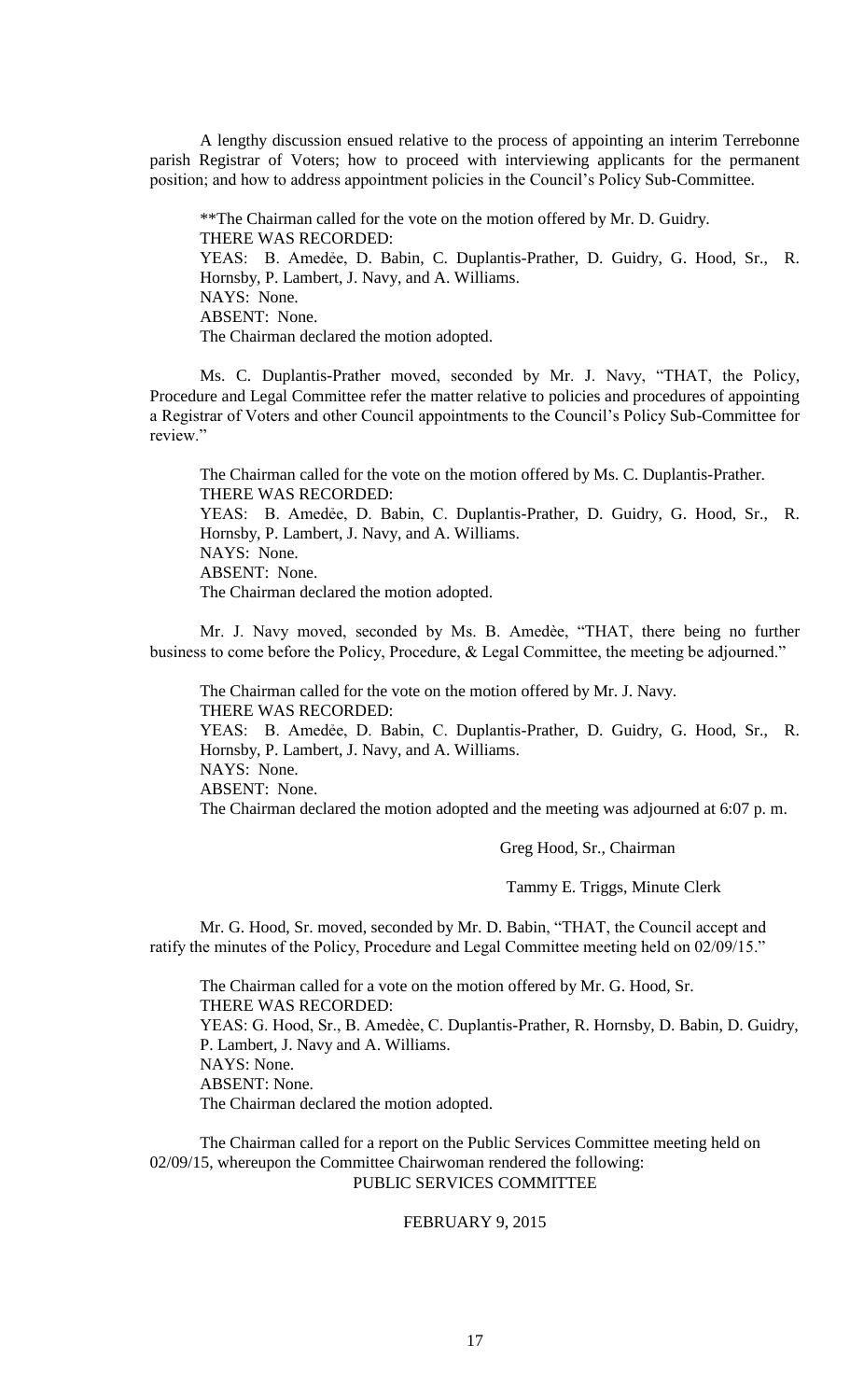The Chairwoman, Arlanda Williams, called the Public Services Committee meeting to order at 6:10 p. m. in the Terrebonne Parish Council Meeting Room with an Invocation led by Committee member C. Duplantis-Prather and the Pledge of Allegiance by Committee B. Amedèe. Upon roll call, Committee Members recorded as present were: B. Amedée, D. Babin, C. Duplantis-Prather, D. Guidry, Capt. Greg Hood, Sr., HPD Ret., R. Hornsby, P. Lambert, J. Navy, and A. Williams. A quorum was declared present.

OFFERED BY: Mr. D. Babin SECONDED: Mr. G. Hood, Sr.

### RESOLUTION NO. 15-065

A resolution authorizing amendment of the agreement with Thompson Consulting Services, LLC for Emergency Program Management and Monitoring Services to extend the contract term.

WHEREAS, Terrebonne Parish Consolidated Government (TPCG) and Thompson Consulting Services, LLC (Thompson) entered into an agreement dated May 10, 2012 for Emergency Program Management and Monitoring Services, and

WHEREAS, their agreement provided it would be effective for one year, "subject to extension in yearly increments up to three years maximum at the sole option of TPCG, and thereafter by mutual agreement", and

WHEREAS, the current agreement as amended will expire on May 9, 2015, unless further amended by mutual agreement to further extend the term, and

WHEREAS, Thompson has expressed its desire to extend the agreement under the same commercial terms and prices, and

WHEREAS, TPCG Department of Utilities and Administration recommend the contract term be extended as proposed.

NOW THEREFORE BE IT RESOLVED, by the Terrebonne Parish Council (Public Services Committee), on behalf of the Terrebonne Parish Consolidated Government, that amendment of the Agreement for Emergency Program Management and Monitoring Services with Thompson Consulting Services, LLC extending the term for one year and month-to-month thereafter generally as provided in the attached draft agreement amendment be, and is hereby, authorized.

BE IT FURTHER RESOLVED, that the Parish President and all other appropriate parties be, and they are hereby, authorized to execute any and all contract documents associated therewith.

#### THERE WAS RECORDED:

YEAS: J. Navy, A. Williams, G. Hood, Sr., B. Amedée, C. Duplantis-Prather, R. Hornsby, D. Babin, D. Guidry, and P. Lambert. NAYS: None. ABSTAINING: None. ABSENT: None. The Chairman declared the resolution adopted on this, the 9thth day of February 2015.

OFFERED BY: Ms. C. Duplantis-Prather SECONDED: Mr. D. Babin

### RESOLUTION NO. 15-066

A RESOLUTION AUTHORIZING THE PARISH PRESIDENT TO SIGN AND SUBMIT AN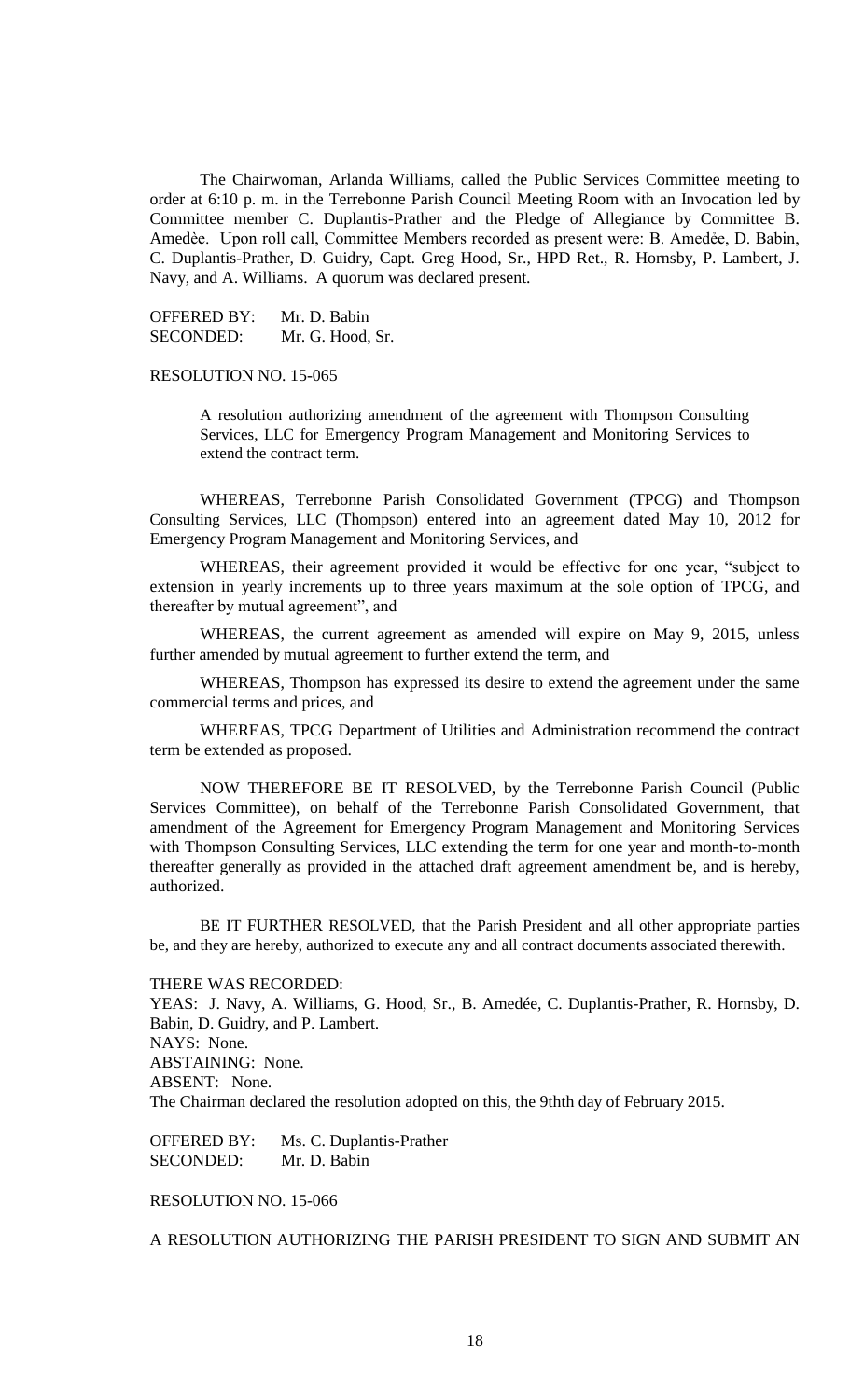AMENDMENT TO THE TERREBONNE PARISH GUSTAV/IKE DISASTER RECOVERY PLAN BUDGET TO THE STATE OF LOUISIANA AND HUD TO COMPLY WITH THE COMMUNITY DEVELOPMENT BLOCK GRANT DISASTER RECOVERY PROGRAM.

WHEREAS, the Terrebonne Parish Consolidated Government has been awarded Community Development Block Grant (CDBG) funding as a result of the damage caused by Hurricanes Gustav and Ike; and

WHEREAS, the Cedar Grove Levee & Pump Station Project is in the preliminary design phase of the project; and

WHEREAS, the Falgout Canal Pontoon Bridge need additional funding to cover a budget shortfall; and

WHEREAS, through the proper public approval process the funds can be reallocated from one project to another as reflected in Attachment A; and

NOW, THEREFORE, BE IT RESOLVED by the Terrebonne Parish Council, on behalf of the Terrebonne Parish Consolidated Government, that that the Parish President, Michel H. Claudet, is authorized to sign, submit and implement the recommended amendment to the Terrebonne Parish Gustav/Ike Disaster Recovery Plan regarding the projects in Attachment A.

THERE WAS RECORDED:

YEAS: J. Navy, A. Williams, G. Hood, Sr., B. Amedée, C. Duplantis-Prather, R. Hornsby, D. Babin, D. Guidry, and P. Lambert. NAYS: None. ABSTAINING: None. ABSENT: None. The Chairman declared the resolution adopted on this, the 9thth day of February 2015.

OFFERED BY: Ms. B. Amedẻe SECONDED: Mr. G. Hood, Sr.

RESOLUTION NO. 15-067

A resolution authorizing the execution of a contract between BellSouth Telecommunications, LLC, AT&T Southeast (AT&T) & Terrebonne Parish Consolidated Government to relocate AT&T facilities for the Bayou Gardens Extension Project (Coteau Road to Bayou Blue Road) Phase II identified as Parish Project No. 07-EXT-22 and authorizing execution of a contract for these services.

WHEREAS, the Terrebonne Parish Consolidated Government is desirous of constructing the extension of Bayou Gardens from Coteau Road to Bayou Blue Road, and

WHEREAS, there are existing AT&T facilities within the proposed roadway and are in conflict with new roadway construction, and

WHEREAS, it is required by AT&T to relocate facilities in order to accommodate the new roadway construction and ensure safety and protection of their facilities, and

WHEREAS, the Terrebonne Parish Consolidated Government is desirous of entering into a contract with BellSouth Telecommunications, LLC., AT&T Southeast (AT&T), and

WHEREAS, this work will include cost for Engineering and Construction for the relocations of AT&T facilities, and

WHEREAS, the Terrebonne Parish Consolidated Government wishes to satisfy AT&T requirements in effort to proceed with this project, and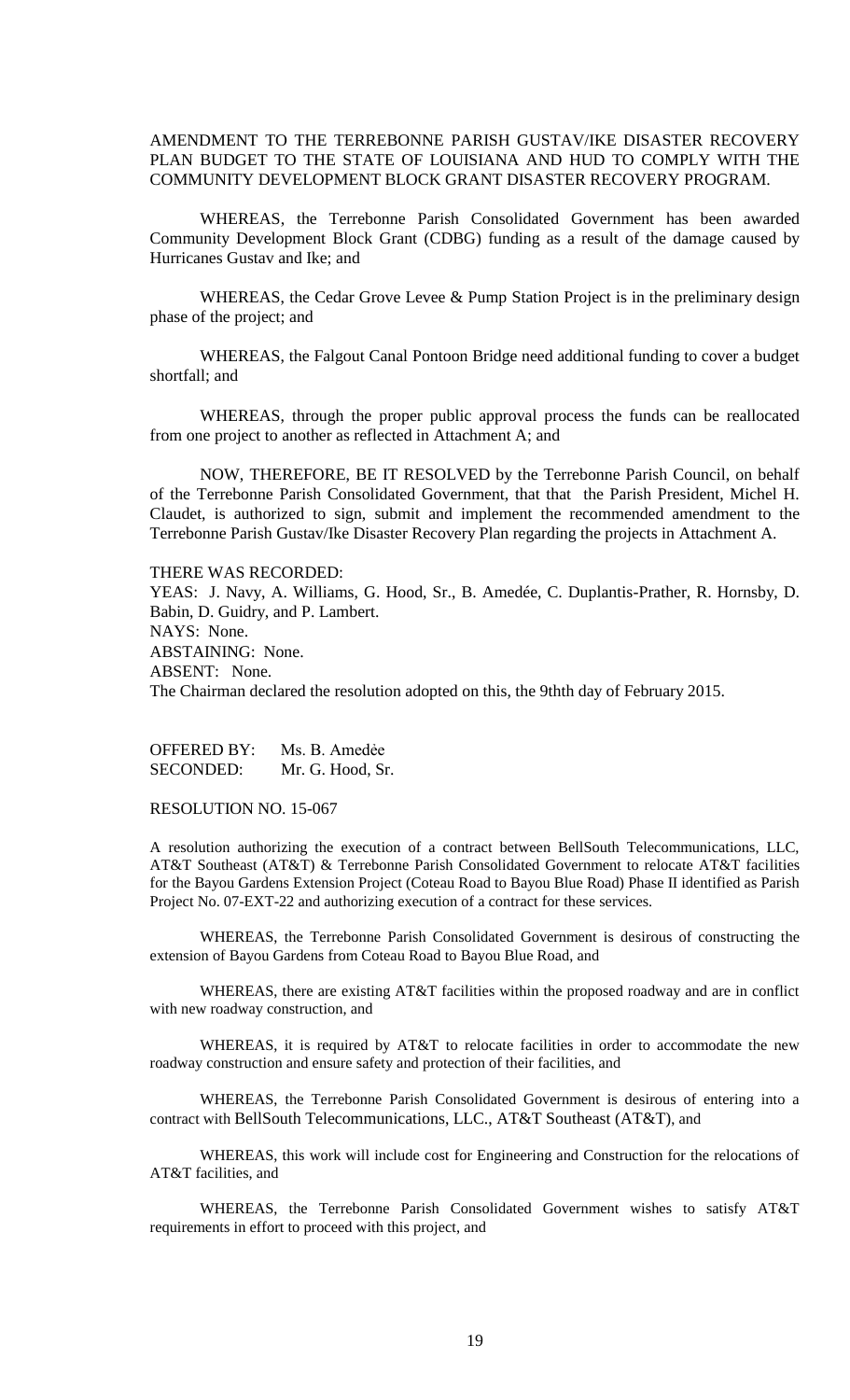WHEREAS, the Terrebonne Parish Consolidated Government agrees to enter into a contract with BellSouth Telecommunications, LLC., AT&T Southeast (AT&T), and execute any and all documents required for these relocations of AT&T facilities, and

NOW, THEREFORE BE IT RESOLVED, that the Terrebonne Parish Council, on behalf of the Terrebonne Parish Consolidated Government, does hereby authorize the execution of said contract and any and all paperwork necessary for these facilities relocations for the Bayou Gardens Extension Project (Coteau Road to Bayou Blue Road) Phase II, Parish Project No. 07-EXT-22; by Terrebonne Parish President Michel Claudet.

THERE WAS RECORDED:

YEAS: J. Navy, A. Williams, G. Hood, Sr., B. Amedée, C. Duplantis-Prather, R. Hornsby, D. Babin, D. Guidry, and P. Lambert. NAYS: None. ABSTAINING: None. ABSENT: None. The Chairman declared the resolution adopted on this, the 9thth day of February 2015.

OFFERED BY: Mr. D. Guidry SECONDED:

RESOLUTION NO. 15-068

A resolution ratifying the Parish President's appointment of Providence / GSE Engineering to provide professional engineering services in connection with the Hwy 57 (Grand Caillou) Widening Electric Utility Relocation project.

WHEREAS, Louisiana Department of Transportation and Development (LA DOTD) has requested relocation of certain City of Houma Electric Utility Facilities in connection with the LA Hwy 57 (Grand Caillou) Widening Project, and

WHEREAS, it is anticipated associated costs will be eligible for reimbursement by LA DOTD under a related Utility Relocation agreement, and

WHEREAS, Parish President, Michel Claudet, has appointed Providence / GSE to provide related professional engineering services.

NOW, THEREFORE BE IT RESOLVED by the Terrebonne Parish Council, on behalf of the Terrebonne Parish Consolidated Government, that the Parish President's appointment of Providence/GSE Engineering to provide professional engineering services in connection with the Hwy 57 (Grand Caillou) Widening Electric Utility Relocation project be, and is hereby, ratified.

BE IT FURTHER RESOLVED, that the Parish President and all other appropriate parties be, and they are hereby authorized to execute any and all contract documents associated therewith.

THERE WAS RECORDED: YEAS: J. Navy, A. Williams, G. Hood, Sr., B. Amedée, C. Duplantis-Prather, R. Hornsby, D. Babin, D. Guidry, and P. Lambert. NAYS: None. ABSTAINING: None. ABSENT: None. The Chairman declared the resolution adopted on this, the 9thth day of February 2015.

OFFERED BY: Mr. D. Babin SECONDED: Mr. D. Guidry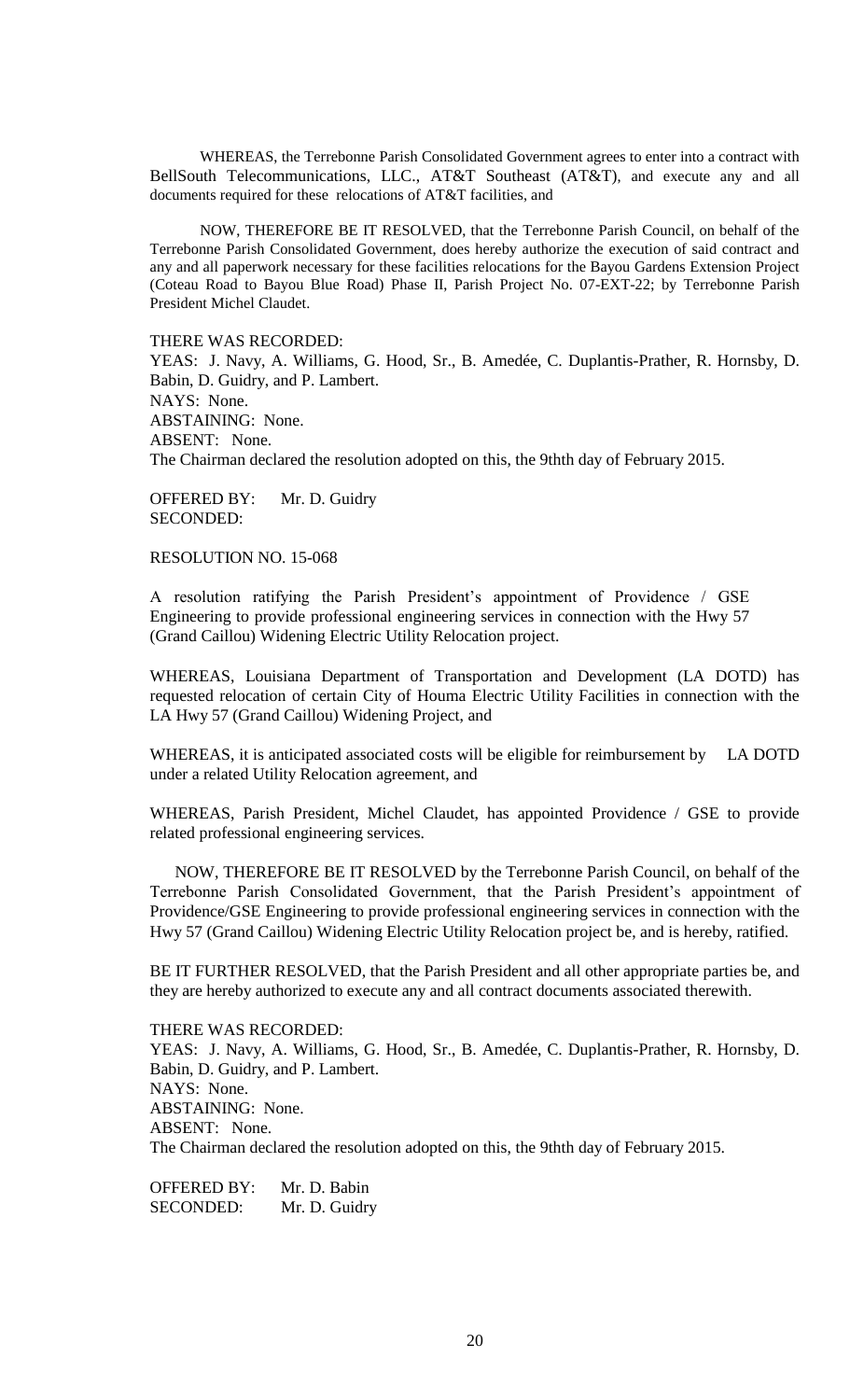#### RESOLUTION NO. 15-069

A resolution providing approval of Amendment No. 1 to the Engineering Agreement for Parish Project No. 13-ROAD-37, Thompson Road Extension Phase II Project, Terrebonne Parish, Louisiana.

WHEREAS, the Terrebonne Parish Consolidated Government entered into a Engineering Agreement dated August 28, 2013, with T. Baker Smith, Inc., for the Project entitled Parish Project No. 13-ROAD-37, Thompson Road Extension Phase II Project, and

WHEREAS, the original Engineering Agreement between OWNER and ENGINEER has provisions for certain limitations for Basic & Additional Services, and

WHEREAS, it was agreed that the design finished grade elevation for the Thompson Road Extension Phase II Project was to be +8.70' NAVD 88, and

WHEREAS, the existing roadway embankment constructed as part of the Thompson Road Extension Phase II Project did not settle as much as predicted by the Phase I design, and

WHEREAS, it is desired that the finished grade elevation of the Thompson Road Extension Phase II Project be re-designed to +10.0' NAVD 88 elevation in order to provide the maximum level of protection possible against flooding, and

WHEREAS, The Terrebonne Parish Consolidated Government would like to continue with the engineering effort necessary to proceed with the design and construction of this project, and

WHEREAS, the firm of T. Baker Smith, LLC, has been asked to perform these activities under the Additional Services section of the Engineering Agreement for this project, and

WHEREAS, there is a need for additional funds to be added to the contract for an increase in the upset limit, and

WHEREAS, this above work will increase the contract by \$25,000.00, and

NOW, THEREFORE BE IT RESOLVED that the Terrebonne Parish Council, on behalf of the Terrebonne Parish Consolidated Government, does hereby approve this Amendment No. 1 to the Engineering Agreement for a total increase of \$25,000.00 and authorizes Parish President, Michel Claudet, to execute this Amendment No. 1 to the Engineering Agreement for the Thompson Road Extension Phase II Project, Parish Project No. 13-ROAD-37, with T. Baker Smith, LLC., and

BE IT FURTHER RESOLVED that a certified copy of the resolution be forwarded to the Engineer, T. Baker Smith, LLC.

THERE WAS RECORDED:

YEAS: J. Navy, A. Williams, G. Hood, Sr., B. Amedée, C. Duplantis-Prather, R. Hornsby, D. Babin, D. Guidry, and P. Lambert. NAYS: None. ABSTAINING: None. ABSENT: None. The Chairman declared the resolution adopted on this, the 9thth day of February 2015.

OFFERED BY: Mr. R. Hornsby SECONDED: Mr. D. Babin

RESOLUTION NO. 15-070

A Resolution awarding and authorizing the signing of a Construction Contract to the firm of Command Construction, LLC, for Parish Project No.13-RDS-53, Right Turning Lane for Prospect and Main Street Phase 2 Project, Terrebonne Parish, Louisiana and authorizing the issuance of the Notice to Proceed to commence construction of said Project.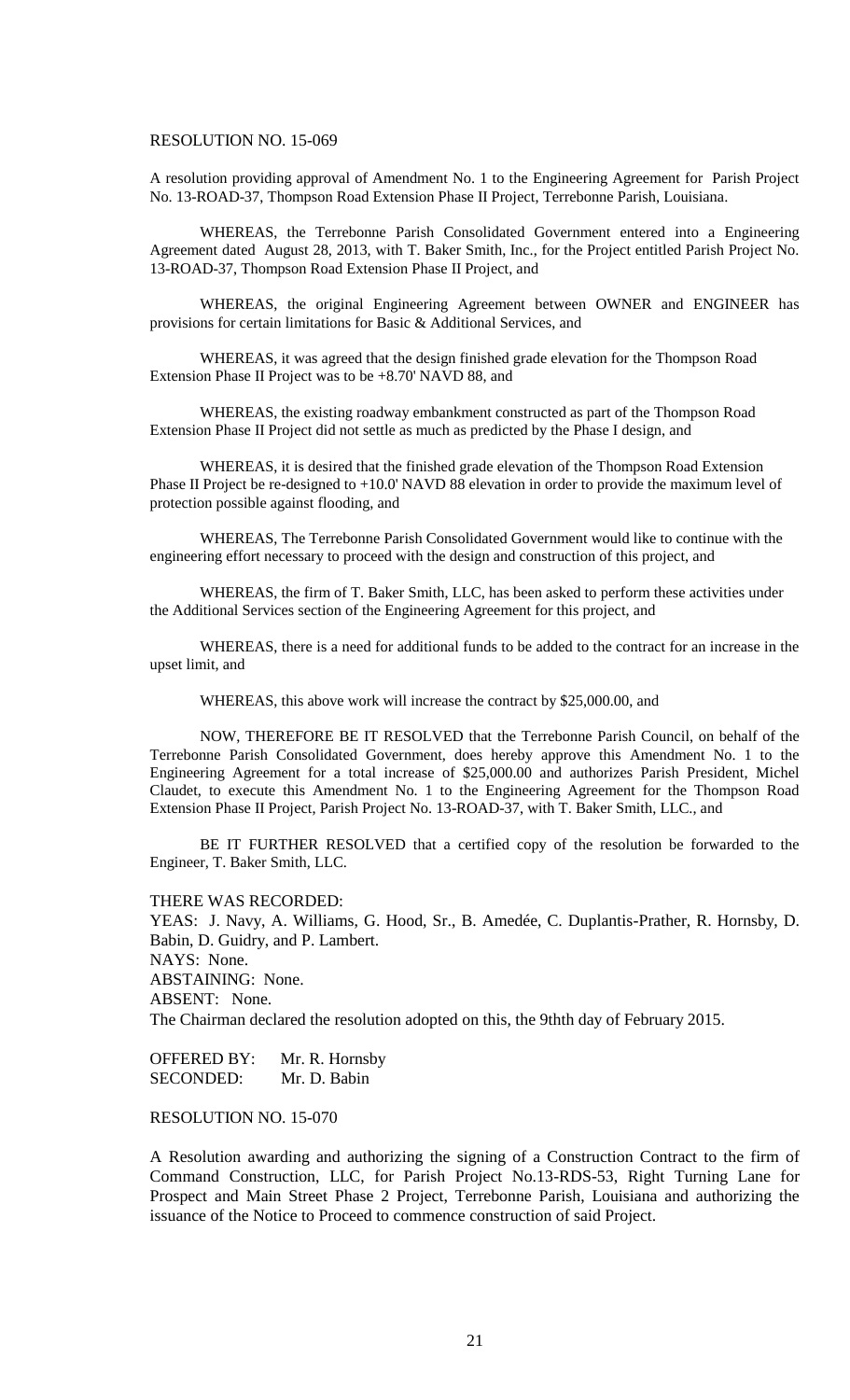WHEREAS, the Terrebonne Parish Consolidated Government did receive bids for Parish Project No. 13-RDS-53, Right Turning Lane for Prospect and Main Street Phase 2 Project, Terrebonne Parish, Louisiana, and

WHEREAS, the lowest, responsive and responsible bid for the construction of the project was that submitted by the firm of Command Construction, LLC, in the amount of \$149,020.00, and

WHEREAS, the Engineer for this project, Milford & Associates, Inc. has recommended that the award of the contract be made to Command Construction, LLC, and

NOW, THEREFORE BE IT RESOLVED by the Terrebonne Parish Council, on behalf of the Terrebonne Parish Consolidated Government, does hereby accept the lowest, responsive and responsible base bid submitted by the firm of Command Construction, LLC, in the total bid amount of \$149,020.00 as per attached bid forms, for Right Turning Lane for Prospect and Main Street Phase 2 Project, and

BE IT FURTHER RESOLVED, the President of Terrebonne Parish Consolidated Government, be authorized and empowered to sign a construction contract for and on behalf of the Terrebonne Parish Consolidated Government with Command Construction, LLC, and

BE IT FURTHER RESOLVED, that upon receipt of the required Certificate of Insurance evidencing coverage as provided in the project specifications and upon execution and recordation of all contract documents, Milford & Associates, Inc. is hereby authorized to issue the Notice to Proceed to Milford & Associates, Inc., to commence construction of said project, and

BE IT FURTHER RESOLVED, that a certified copy of this resolution be forwarded to the Engineer, Milford & Associates, Inc.

THERE WAS RECORDED: YEAS: J. Navy, A. Williams, G. Hood, Sr., B. Amedée, C. Duplantis-Prather, R. Hornsby, D. Babin, D. Guidry, and P. Lambert. NAYS: None. ABSTAINING: None. ABSENT: None.

OFFERED BY: Mr. R. Hornsby SECONDED: Mr. D. Babin

RESOLUTION NO. 15-071

WHEREAS, the Terrebonne Parish Consolidated Government (TPCG) desires to improve pedestrian safety, and

WHEREAS, the Louisiana Department of Transportation and Development's Transportation Enhancement Program goal is to build a more balanced transportation system that includes pedestrians and bicyclists as well as the motoring public, and

WHEREAS, the Transportation Enhancement Program can fund sidewalks and bike paths, historic preservation, as well landscaping and other scenic beautification, and,

WHEREAS, Civic Center Boulevard was constructed as a curb and gutter four (4) lane boulevard with a landscaped grassy median without pedestrian sidewalks, and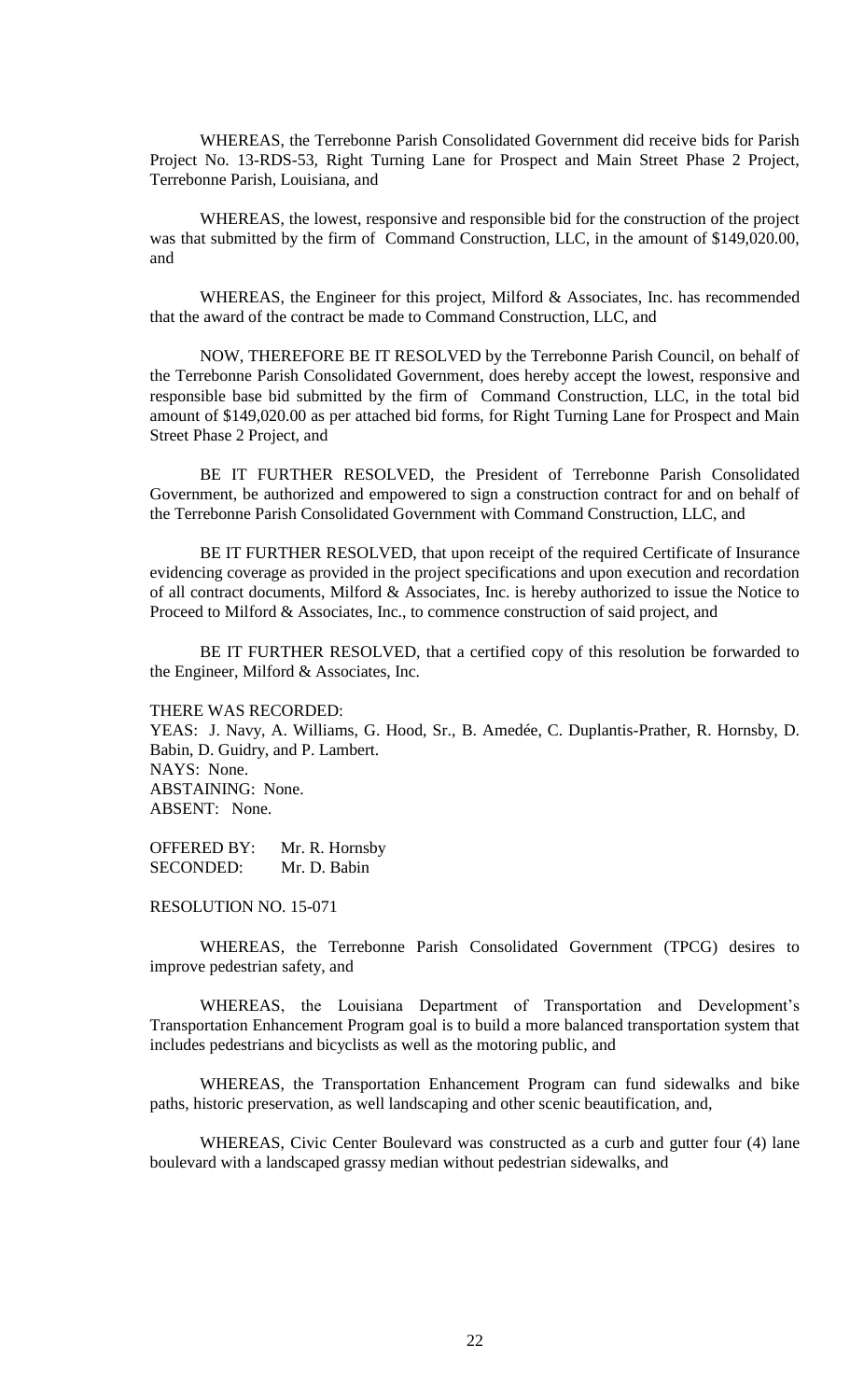WHEREAS, currently the Social Security Office, Main Parish Library, Marriot Hotel, Houma Civic Center, Southdown Cemetery and T. L. Duet Vocational Technology School are all located along Civic Center Blvd, and

WHEREAS, the Civic Center Sidewalks Project application to the Louisiana Department of Transportation and Development (LDOTD) for funds on a cost reimbursement basis, with 95% of project construction costs funded by the LDOTD's Enhancement Program and with TPCG providing 5% or the remaining construction costs (for all eligible items), and

WHEREAS, the TPCG will fund 100% of the cost for engineering, construction management costs, and non-eligible items, and

WHEREAS, the TPCG certifies the following:

- 1. The Parish assumes/certifies full responsibility of maintaining the project
- 2. The Parish assumes full responsibility for any legal liability incurred as a result of the project.

and,

WHEREAS, the South Central Planning and Development Commission (SCPDC) has agreed to assist in the preparation of an application for LDOTD Enhancement Program funds on behalf of TPCG.

NOW, THEREFORE BE IT RESOLVED by the Terrebonne Parish Council, on behalf of the Terrebonne Parish Consolidated Government, that the South Central Planning & Development Commission is authorized to prepare and submit an application, on behalf of the Terrebonne Parish Consolidated Government to the Louisiana Department of Transportation and Development for the Civic Center Sidewalks Project, and that the Parish President is authorized to sign said application, and is further authorized to sign subsequent contractual agreements and documentation necessary with the Louisiana Department of Transportation and Development for said project.

THERE WAS RECORDED:

YEAS: J. Navy, A. Williams, G. Hood, Sr., B. Amedée, C. Duplantis-Prather, R. Hornsby, D. Babin, D. Guidry, and P. Lambert.

NAYS: None.

ABSTAINING: None.

ABSENT: None.

The Chairman declared the resolution adopted on this, the 9thth day of February 2015.

Mr. G. Hood, Sr. moved, seconded by Mr. R. Hornsby, "THAT, there being no further business to come before the Public Services Committee, the meeting be adjourned."

The Chairwoman called for the vote on the motion offered by Mr. G. Hood, Sr. THERE WAS RECORDED: YEAS: B. Amedẻe, D. Babin, C. Duplantis-Prather, D. Guidry, G. Hood, Sr., R. Hornsby, P. Lambert, J. Navy, and A. Williams. NAYS: None. ABSENT: None. The Chairwoman declared the motion adopted and the meeting was adjourned at 6:15 p.m.

Arlanda Williams, Chairwoman

Tammy E. Triggs, Minute Clerk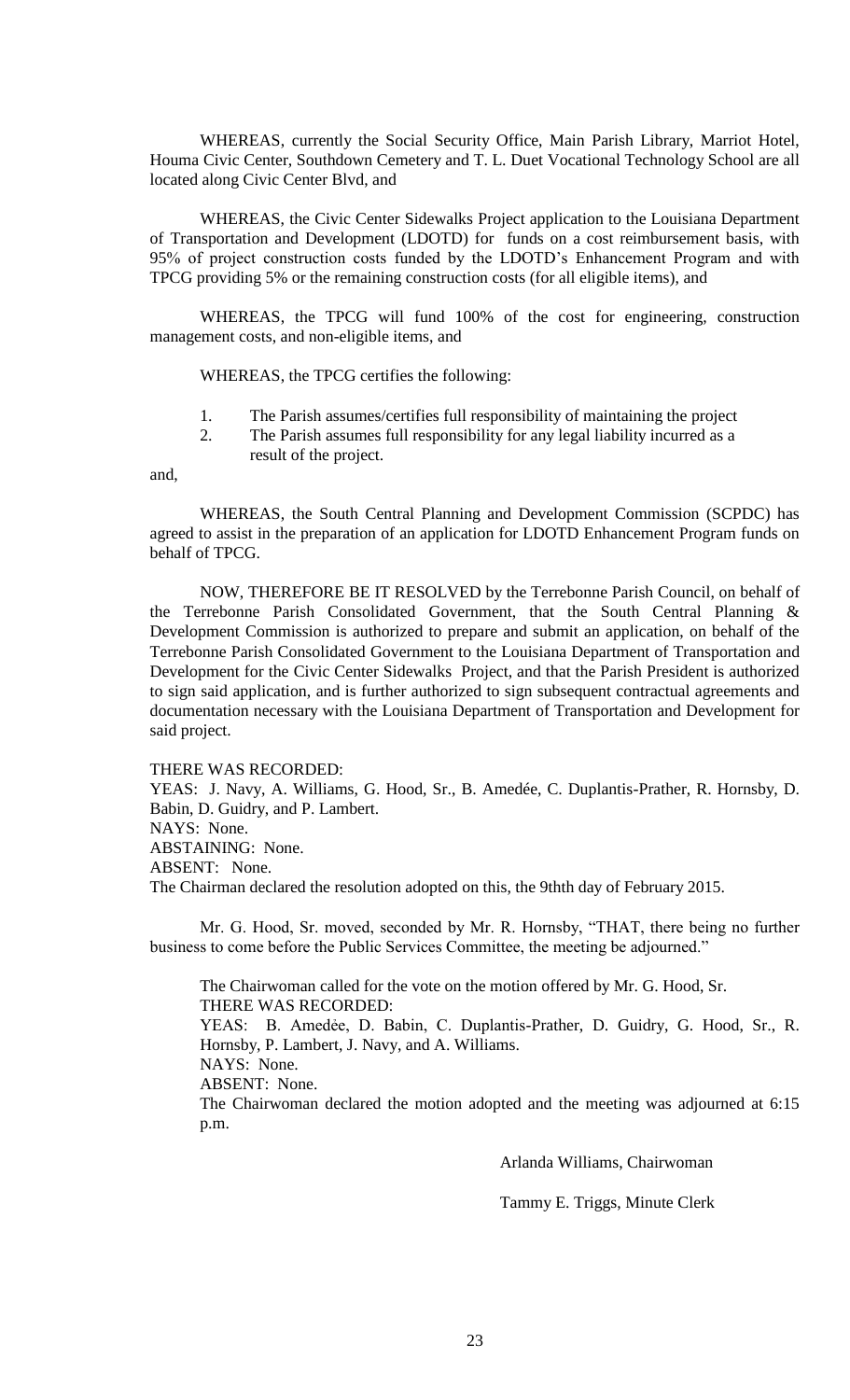Ms. A. Williams moved, seconded by Mr. G. Hood, Sr., "THAT, the Council accept and ratify the minutes of the Public Services Committee meeting held on 02/09/15."

The Chairman called for a vote on the motion offered by Ms. A. Williams. THERE WAS RECORDED: YEAS: G. Hood, Sr., B. Amedèe, C. Duplantis-Prather, R. Hornsby, D. Babin, D. Guidry, P. Lambert, J. Navy and A. Williams. NAYS: None. ABSENT: None. The Chairman declared the motion adopted.

The Chairman called for a report on the Community Development and Planning Committee meeting held on 02/09/15, whereupon the Committee Chairwoman noting ratification of minutes calls public hearings on February 25, 2015 at 6:30 p.m. rendered the following:

## COMMUNITY DEVELOPMENT & PLANNING COMMITTEE

#### FEBRUARY 9, 2015

The Chairwoman, C. Duplantis-Prather, called the Community Development & Planning Committee meeting to order at 6:17 p. m. in the Terrebonne Parish Council Meeting Room with an Invocation offered by Committee member R. Hornsby and the Pledge of Allegiance by Committee member A. Williams. Upon roll call, Committee Members recorded as present were: B. Amedẻe, D. Babin, C. Duplantis-Prather, D. Guidry, Capt. Greg Hood, Sr., HPD Ret., R. Hornsby, P. Lambert, J. Navy, and A. Williams.

OFFERED BY: Ms. A. Williams SECONDED: Mr. P. Lambert

### RESOLUTION NO. 15-072

A resolution to loan Disaster In-Fill Housing Program funds to Options For Affordable Housing in an amount not to exceed \$150,000.00 for the permanent financing of an affordable single family home located at 305 Antoine Street, Houma, Louisiana.

WHEREAS, Terrebonne Parish Consolidated Government has allocated 3,160,000.00 of its Community Development Block Grant 2008 Disaster Recovery Supplemental Appropriation for the specific purpose of revitalizing communities damaged by Hurricanes Gustav and/or Ike by eliminating the blight of vacant properties and increase the availability of affordable rental housing for low to moderate income persons that has been strained as a result of the storms, and

WHEREAS, Options For Affordable Housing, a qualified non-profit developer, is committed to developing affordable rental housing for low income and disabled citizens of Terrebonne, and

WHEREAS, Options For Affordable Housing has submitted a project proposal in the amount of \$150,000.00 to acquire and rehabilitate a single family home located at 305 Antoine Street, and

WHEREAS, after a thorough review of Options For Affordable Housing's project proposal by the Department of Housing and Human Services, it has been determined that the requirements to move forward with acquisition and rehabilitation have been met.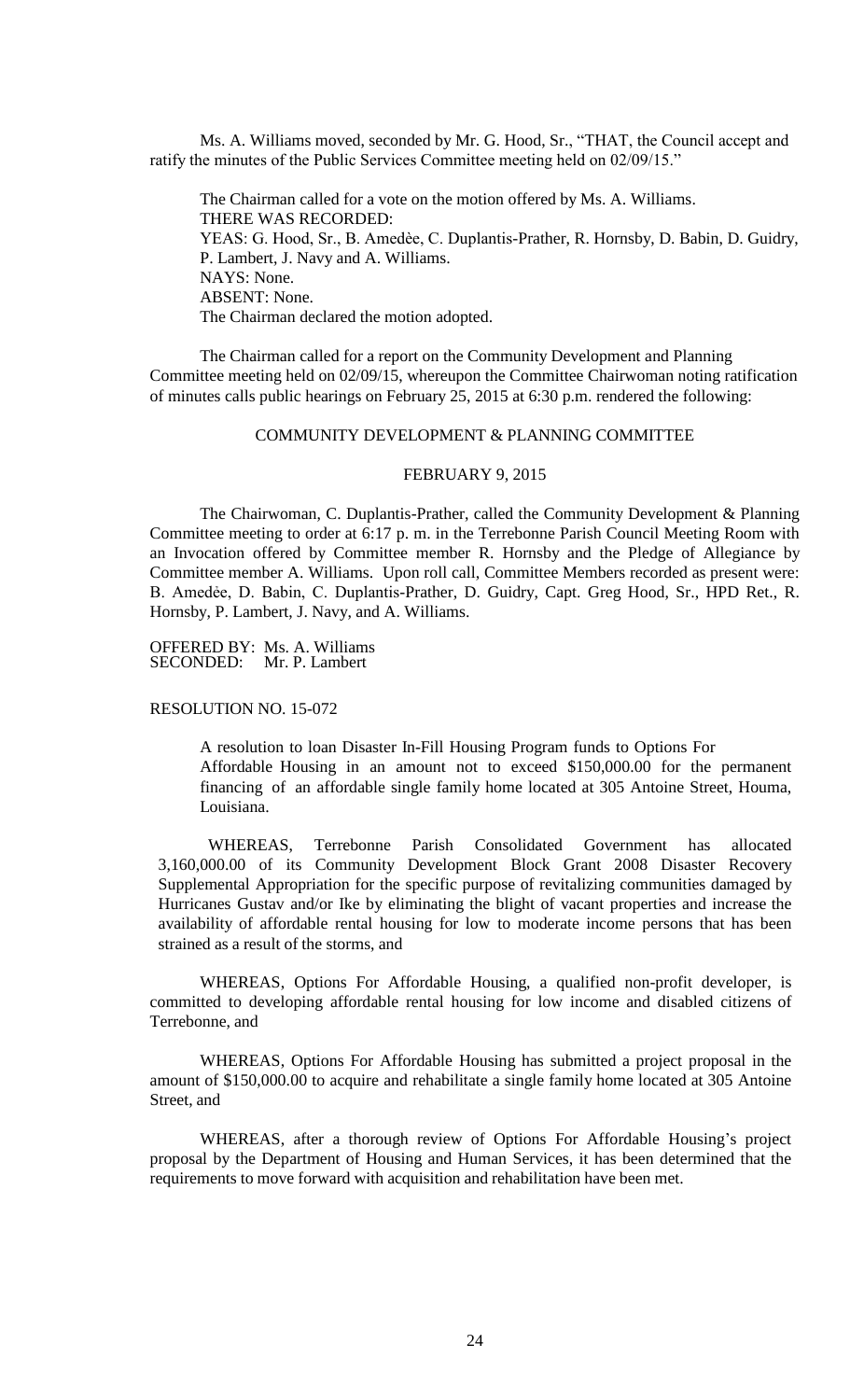WHEREAS, this loan is conditioned upon Options For Affordable Housing meeting all requirements set forth by the Louisiana Office of Community Development's Disaster Recovery Unit and the Terrebonne Parish Consolidated Government upon completion of work.

NOW, THEREFORE BE IT RESOLVED, that the Terrebonne Parish Council (Community Development and Planning Committee), on behalf of Terrebonne Parish Consolidated Government, and the Parish President, does hereby agree to conditionally loan Disaster In-Fill Housing Program funds in an amount not to exceed \$150,000.00 to Options For Affordable Housing, for the acquisition and rehabilitation on 305 Antoine Street, Houma Louisiana, and

BE IT FURTHER RESOLVED, that the Terrebonne Parish Council, on behalf of the Terrebonne Parish Consolidated Government, does, hereby authorize the Parish President to execute all agreements in this regard.

#### THERE WAS RECORDED:

YEAS: J. Navy, A. Williams, G. Hood, Sr., B. Amedée, C. Duplantis-Prather, R. Hornsby, D. Babin, D. Guidry, and P. Lambert. NAYS: None. ABSTAINING: None. ABSENT: None. The Chairman declared the resolution adopted on this, the 9thth day of February 2015.

OFFERED BY: Mr. R. Hornsby SECONDED: Mr. D. Guidry

# RESOLUTION NO. 15-073

A Resolution giving Notice of Intent to adopt an Ordinance to dedicate and accept the maintenance/operation of the street(s), drainage servitudes, utilities, gas, sewer, and rights-of-way for "Southdown West Subdivision, Addendum No. 11, Phase D, 1 & 2;" energize and accept the street lights; and to incorporate the extensions of "North Moss Drive" and "Shoal Drive" into the Enhanced 911 Emergency Response System for the purpose of providing a better means of locating addresses.

THEREFORE, BE IT RESOLVED by the Terrebonne Parish Council (Community Development and Planning Committee), on behalf of the Terrebonne Parish Consolidated Government, that Notice of Intent is given for adopting an ordinance to dedicate and accept the maintenance/operation of the street(s), drainage servitudes, utilities, gas, sewer, and rights-ofway for "Southdown West Subdivision, Addendum No. 11, Phase D, 1 & 2;" energize and accept the street lights; and to incorporate the extensions of "North Moss Drive" and "Shoal Drive" into the Enhanced 911 Emergency Response System for the purpose of providing a better means of locating addresses.

BE IT FURTHER RESOLVED that a public hearing on said ordinance be called for Wednesday, February 25, 2015 at 6:30p.m.

THERE WAS RECORDED:

YEAS: J. Navy, A. Williams, G. Hood, Sr., B. Amedée, C. Duplantis-Prather, R. Hornsby, D. Babin, D. Guidry, and P. Lambert. NAYS: None. ABSTAINING: None. ABSENT: None. The Chairman declared the resolution adopted on this, the 9thth day of February 2015.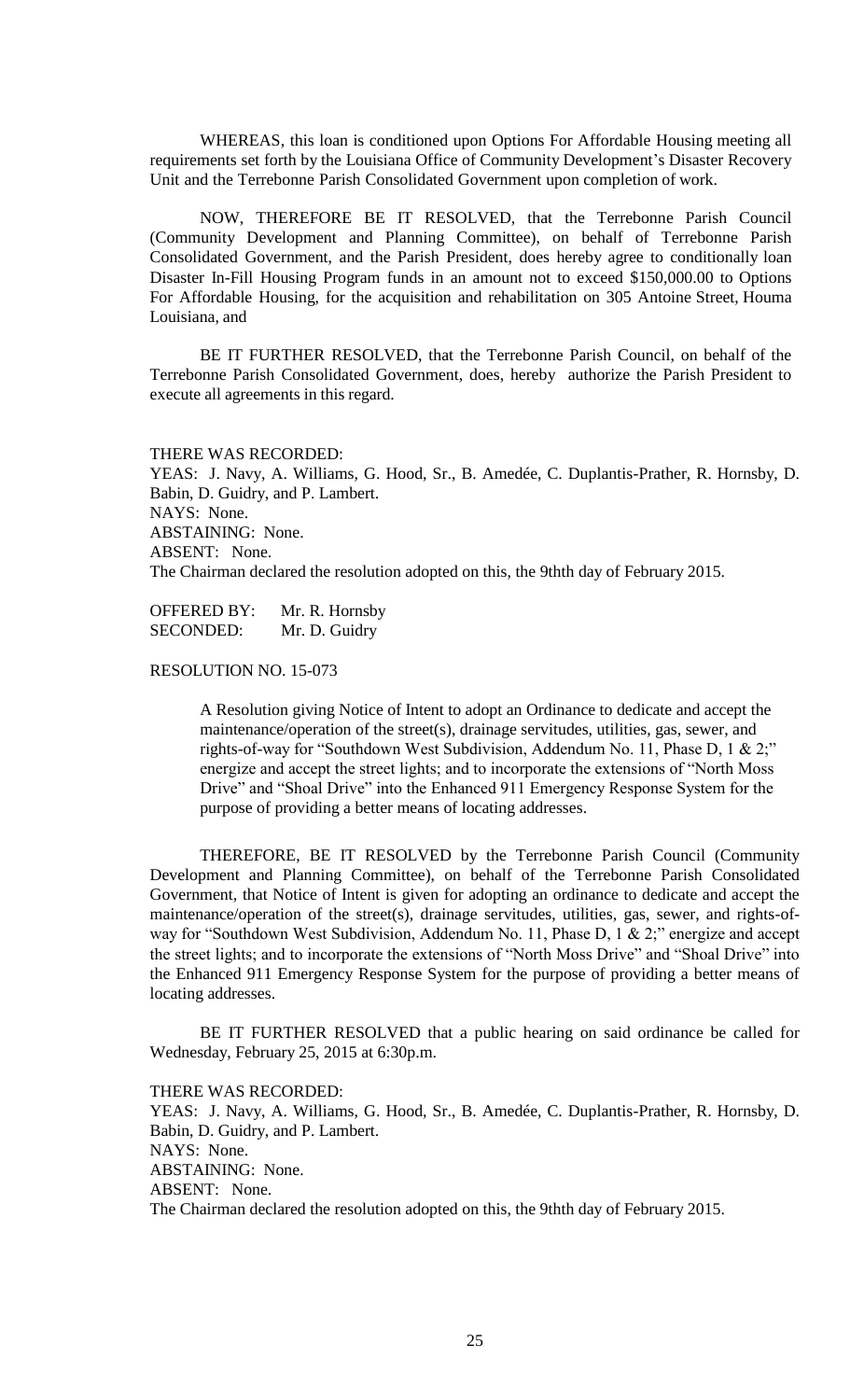OFFERED BY: Ms. A. Williams SECONDED: Ms. B. Amedée

### RESOLUTION NO. 15-074

A Resolution co-sponsoring ten "Downtown Live After 5" events throughout 2015, beginning with the event of Friday, March 27, 2015, and ending with the event scheduled for Friday, October 30, 2015.

**WHEREAS**, Terrebonne Parish Consolidated Government (TPCG) desires to promote economic and cultural development in the parish and recognizes its mandate to encourage the growth, development, restoration, improvement and enjoyment of downtown Houma through cooperation with the downtown business community as a means to promote said economic and cultural development; and,

**WHEREAS**, TPCG and the Houma Downtown Development Corporation (HDDC), which also functions as the Board of Directors of the Main Street Program, work diligently to revitalize downtown Houma through various programs and capital projects, and now desire to work cooperatively with the Downtown Business Association (DBA) to promote and offer an event called *"Downtown Live After 5*" concert series beginning on Friday, March 27 2015, with subsequent events on Friday, April 24; Friday, Friday, May 29; Friday, June 26; Friday, July 31; Friday, August 31; Friday, September 18 ; Friday, and October 30, 2015 from 5:00PM to 10:00PM; and,

**WHEREAS**, Terrebonne Parish Consolidated Government desires to assist HDDC and DBA with these events in historic downtown Houma by officially co-sponsoring it; and,

**WHEREAS**, the TPCG finds that such co-sponsorship will serve a public purpose and have a public benefit commensurate with the cost.

**NOW, THEREFORE, BE IT RESOLVED** by the Terrebonne Parish Council on behalf of Terrebonne Parish Consolidated Government that the Parish does hereby co-sponsor the *"Downtown Live After 5"* concert series events throughout 2015 beginning on Friday*,* March 27, and continuing on April 24, May 29, June 26, July 31, August 31, September 18, and October 30, 2015 between the hours of 5:00PM and 10:00PM, and that Parish President Michel Claudet is hereby authorized to execute any documents and provide assistance necessary to effect this cosponsorship. Parish co-sponsorship will be limited to the provision of event insurance, necessary barricades, delivery and pick up of trash receptacles and the provision of one police officer. Event sponsor(s) will pay for the provision of one additional police officer during each concert event.

THERE WAS RECORDED:

YEAS: J. Navy, A. Williams, G. Hood, Sr., B. Amedée, C. Duplantis-Prather, R. Hornsby, D. Babin, D. Guidry, and P. Lambert. NAYS: None. ABSTAINING: None. ABSENT: None. The Chairman declared the resolution adopted on this, the 9thth day of February 2015.

OFFERED BY: Ms. A. Williams SECONDED: Mr. G. Hood, Sr.

RESOLUTION NO. 15-075

A RESOLUTION OBLIGATING THE NECESSARY FUNDING UNDER THE TERREBONNE PARISH FLOOD HAZARD MITIGATION GRANT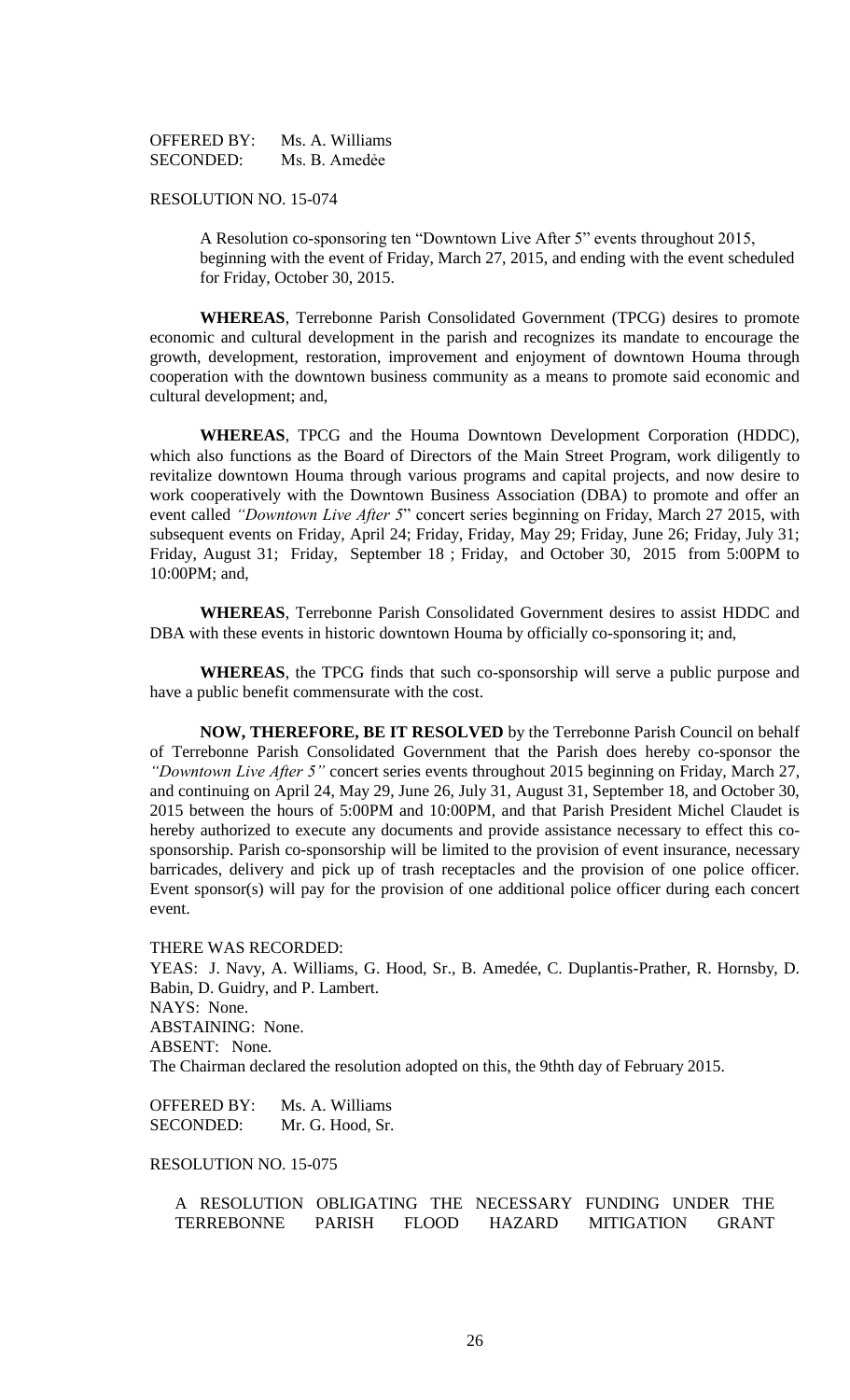## PROGRAM/HURRICANE RITA, PROJECT NO 1603c-109-0010 TO COMPLETE THE STRUCTURE ELEVATION

WHEREAS, the Terrebonne Parish Consolidated Government has been formally notified by FEMA that the Hurricane Rita Flood Hazard Mitigation Grant Program (HMGP), Project No. 1603c-109-0010, can proceed with the mitigation of the following property:

Address: 415 Fieldcrest Thibodaux, LA 70301

Owned by: Delores Chatman

WHEREAS, under the administrative guidance of Higher Ground Flood Protection Services, the required "elevation packet" has been prepared and executed for the property owner.

NOW, THEREFORE, BE IT RESOLVED, by the Terrebonne Parish Council that, upon administrative clearance by the Governor's Office of Homeland Security and Emergency Preparedness, the necessary funding under the Terrebonne Parish Flood Hazard Mitigation Grant Program/Hurricane Rita, Project No. 1603c-109-0010 be hereby obligated to mitigate the property above.

THERE WAS RECORDED:

YEAS: J. Navy, A. Williams, G. Hood, Sr., B. Amedée, C. Duplantis-Prather, R. Hornsby, D. Babin, D. Guidry, and P. Lambert. NAYS: None. ABSTAINING: None. ABSENT: None. The Chairman declared the resolution adopted on this, the 9thth day of February 2015.

OFFERED BY: Mr. P. Lambert SECONDED: Mr. D. Guidry

RESOLUTION NO. 15-076

A Resolution authorizing the Parish President, Michel H. Claudet, to enter into an agreement between TPCG and LEEVAC Shipyards Houma, LLC, relative to ad valorem taxes.

WHEREAS, Article VII, Section 14 of the Louisiana Constitution provides that "For a public purpose, the state and its political subdivisions or political corporations may engage in cooperative endeavors with each other, with the United States or its agencies, or with any public or private association, corporation or individual"; and

WHEREAS, TPCG is authorized to promote economic development programs to stimulate private investment in the parish, and believes this agreement will serve the public purpose of providing business opportunities and expanding employment opportunities for citizens of Terrebonne Parish by the creation of a foreign-trade zone for LEEVAC Shipyards Houma LLC through the Houma-Terrebonne Airport Commission, grantee of Foreign Trade Zone No. 279; and

WHEREAS, this agreement supports LEEVAC Shipyards Houma LLC receiving federal tax exemptions through the Foreign Trade Zone, the company has agreed to not accept any benefit from any state or local FTZ tangible property exemption as it relates to the Houma, Louisiana, facility; and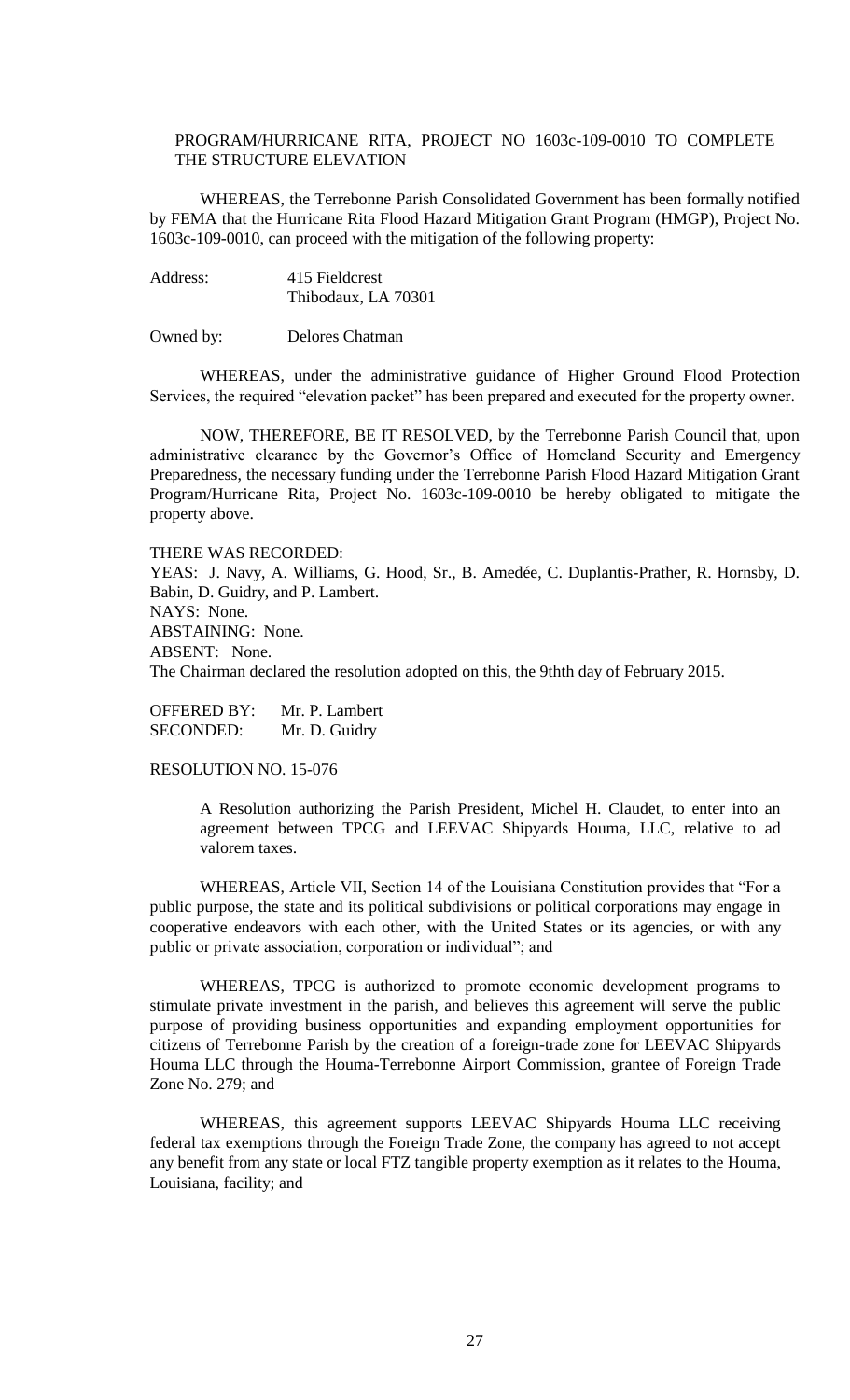WHEREAS, based on this agreement as attached and pending company signature, TPCG agrees to issue a letter of non-objection to be submitted to the International Trade Administration; and

NOW THEREFORE BE IT RESOLVED that the Terrebonne Parish Council (Budget and Finance Committee), on behalf of Terrebonne Parish Consolidated Government, authorizes the Parish President, Michel H. Claudet, to enter into an agreement with LEEVAC Shipyards Houma LLC, supporting the company's application for federal tax benefits from a foreign trade zone.

#### THERE WAS RECORDED:

YEAS: J. Navy, A. Williams, G. Hood, Sr., B. Amedée, C. Duplantis-Prather, R. Hornsby, D. Babin, D. Guidry, and P. Lambert. NAYS: None. ABSTAINING: None.

ABSENT: None.

The Chairman declared the resolution adopted on this, the 9thth day of February 2015.

Committee member A. Williams was recorded as exiting the proceedings at this time (6:27 p.m.).

Mr. J. Navy moved, seconded by Mr. G. Hood, Sr., "THAT, the Community Development & Planning Committee introduce an ordinance to authorize the Parish President to execute a cooperative endeavor agreement option to lease for the Old Houma Elementary Building with Renaissance Neighborhood Development Cooperation and calling a public hearing on Wednesday, February 25, 2015 at 6:30 p.m."

The Chairman called for the vote on the motion offered by Mr. J. Navy. THERE WAS RECORDED: YEAS: B. Amedẻe, D. Babin, C. Duplantis-Prather, D. Guidry, G. Hood, Sr., R. Hornsby, P. Lambert and J. Navy. NAYS: None. ABSENT: A. Williams. The Chairman declared the motion adopted.

Ms. Vanessa Levine, Development Manager with Renaissance Neighborhood Development Corporation, presented to the Committee a brief power point detailing the renovation work, the design concept, interior and exterior amenities as well as the complete site plan, which is going to take place at the Houma School Apartments; and noted that this project is a non-profit development for Workforce Housing.

Several Committee members thanked Ms. Levine for her presentation stating that affordable housing for the elderly is a much needed commodity in Terrebonne Parish.

Mr. G. Hood, Sr. moved, seconded by Mr. J. Navy, "THAT, there being no further business to come before the Community Development & Planning Committee, the meeting be adjourned."

The Chairman called for the vote on the motion offered by Mr. G. Hood, Sr. THERE WAS RECORDED: YEAS: B. Amedẻe, D. Babin, C. Duplantis-Prather, D. Guidry, G. Hood, Sr., R. Hornsby, P. Lambert and J. Navy.

NAYS: None.

ABSENT: A. Williams.

The Chairman declared the motion adopted and the meeting was adjourned at 6:38 p. m.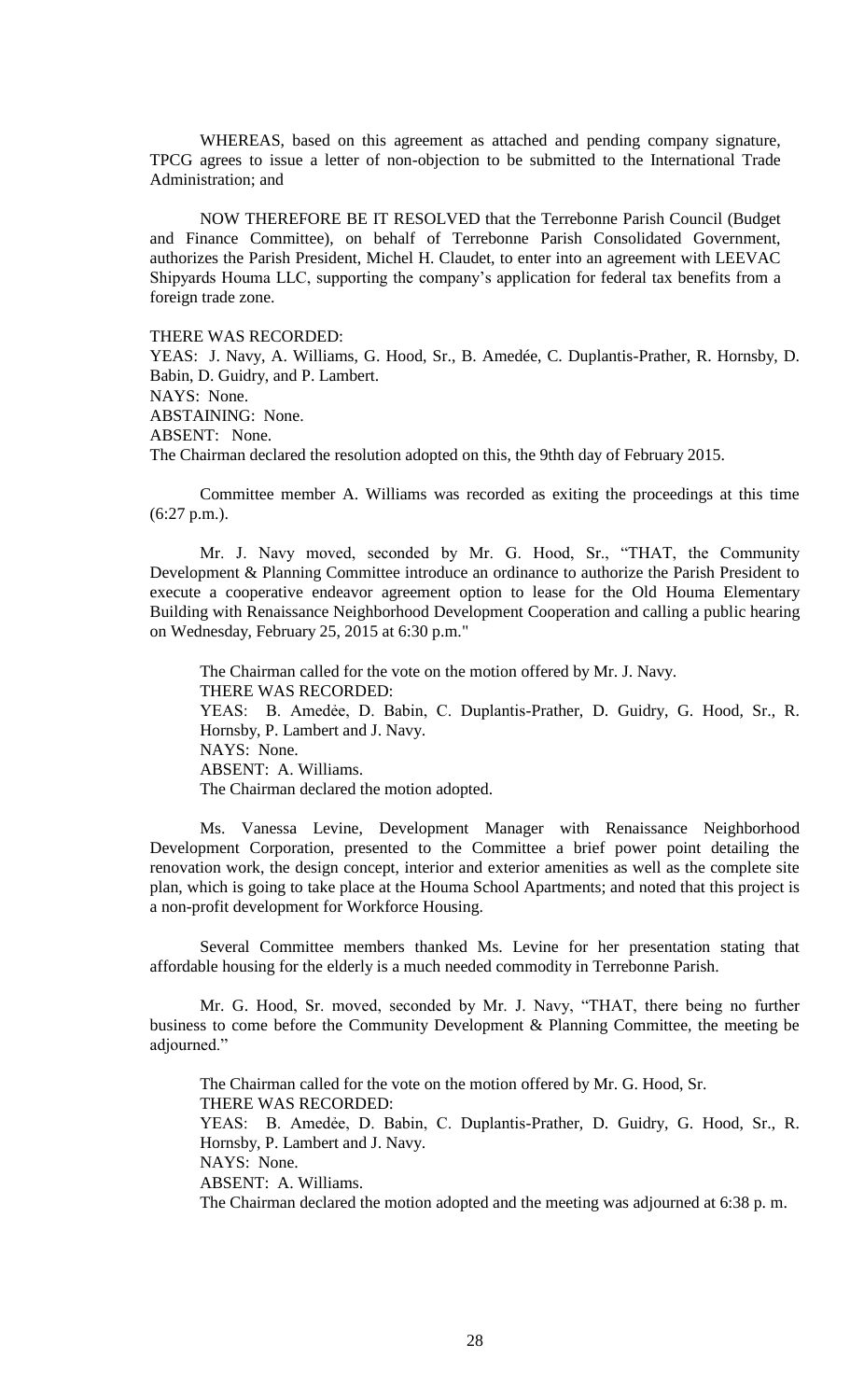C. Duplantis-Prather, Chairwoman

Tammy E. Triggs, Minute Clerk

Ms. C. Duplantis-Prather moved, seconded by Ms. B. Amedèe, "THAT, the Council accept and ratify the minutes of the Community Development and Planning Committee meeting held on  $02/09/15$ ."

The Chairman called for a vote on the motion offered by Ms. C. Duplantis-Prather. THERE WAS RECORDED: YEAS: G. Hood, Sr., B. Amedèe, C. Duplantis-Prather, R. Hornsby, D. Babin, D. Guidry, P. Lambert, J. Navy and A. Williams. NAYS: None. ABSENT: None. The Chairman declared the motion adopted.

The Chairman called for a report on the Public Safety and Homeland Security Committee meeting held on 02/09/15, whereupon the Committee Chairman rendered the following:

#### PUBLIC SAFETY AND HOMELAND SECURITY COMMITTEE

#### FEBRUARY 9, 2015

The Chairman, Greg Hood, Sr., called the Public Safety and Homeland Security Committee meeting to order at 6:42 p. m. in the Terrebonne Parish Council Meeting Room with an Invocation led by Committee member C. Duplantis-Prather and the Pledge of Allegiance by Committee member J. Navy. Upon roll call, Committee Members recorded as present were: B. Amedẻe, D. Babin, C. Duplantis-Prather, D. Guidry, Capt. Greg Hood, Sr., HPD Ret., R. Hornsby, P. Lambert and J. Navy. Committee member A. Williams was recorded as absent. A quorum was declared present.

Mr. J. Navy moved, seconded by Ms. C. Duplantis-Prather, "THAT, the Public Safety and Homeland Security Committee defer Agenda Item No. 1 - (Discussion and possible action to consider creating a Task Force to stomp out crime and illegal activities in high crime areas, particularly in the Mechanicville and Village East areas) until the next Committee meeting.

The Chairman called for the vote on the motion offered by Mr. J. Navy. THERE WAS RECORDED: YEAS: B. Amedẻe, D. Babin, C. Duplantis-Prather, D. Guidry, G. Hood, Sr., R. Hornsby, P. Lambert and J. Navy. NAYS: None. ABSENT: A. Williams. The Chairman declared the motion adopted.

Mr. R. Hornsby moved, seconded by Ms. C. Duplantis-Prather, "THAT, there being no further business to come before the Public Safety and Homeland Security Committee, the meeting be adjourned."

The Chairman called for the vote on the motion offered by Mr. R. Hornsby. THERE WAS RECORDED: YEAS: B. Amedẻe, D. Babin, C. Duplantis-Prather, D. Guidry, G. Hood, Sr., R. Hornsby, P. Lambert and J. Navy. NAYS: None. ABSENT: A. Williams. The Chairman declared the motion adopted and the meeting was adjourned at 6:44 p.m.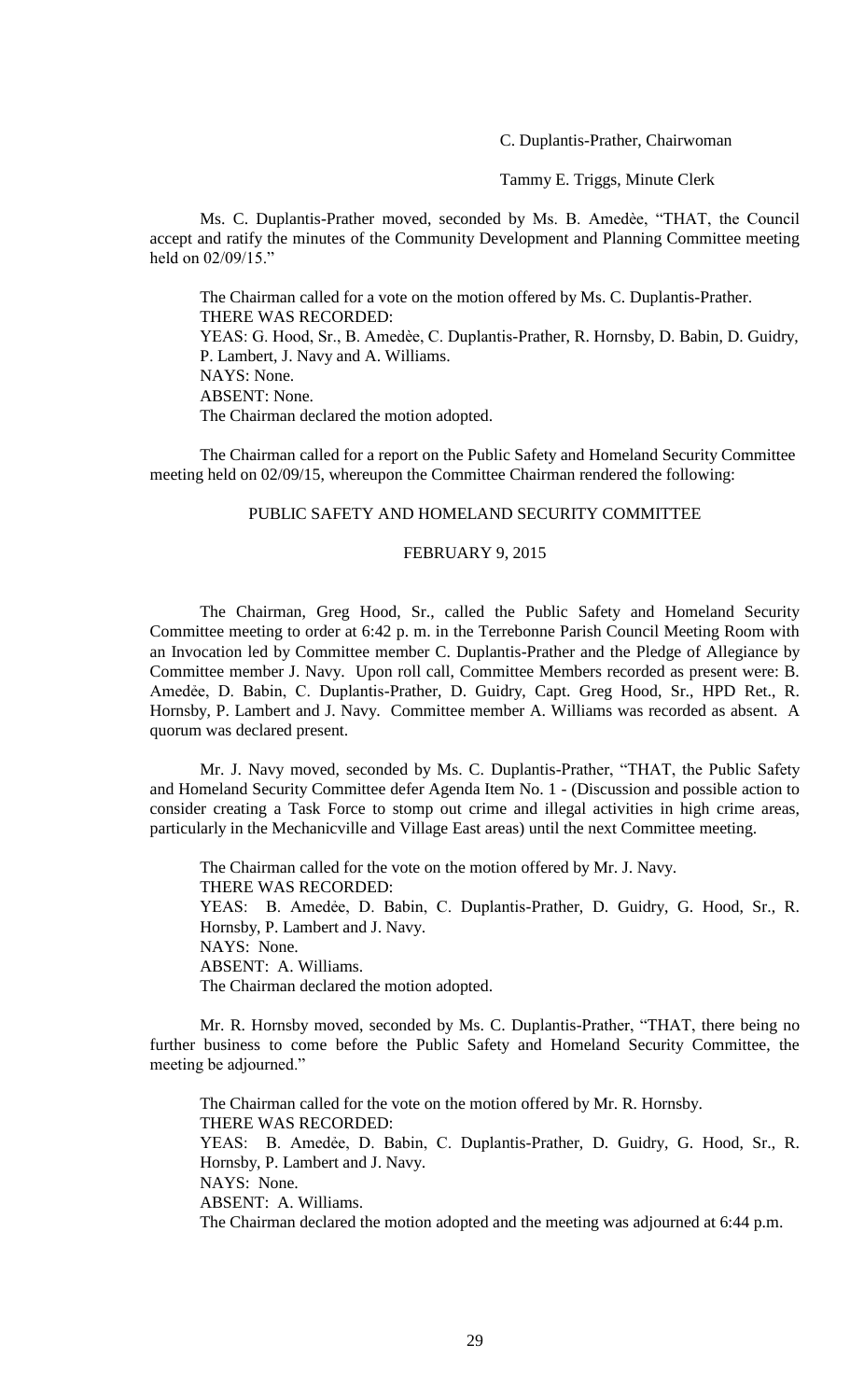Greg Hood, Sr., Chairman

Tammy E. Triggs, Minute Clerk

Mr. G. Hood, Sr. moved, seconded by Mr. D. Babin, "THAT, the Council accept and ratify the minutes of the Public Safety and Homeland Security Committee meeting held on 02/09/15."

The Chairman called for a vote on the motion offered by Mr. G. Hood, Sr. THERE WAS RECORDED: YEAS: G. Hood, Sr., B. Amedèe, C. Duplantis-Prather, R. Hornsby, D. Babin, D. Guidry, P. Lambert, J. Navy and A. Williams. NAYS: None. ABSENT: None. The Chairman declared the motion adopted.

Ms. A. Williams moved, seconded by Ms. C. Duplantis-Prather, "THAT, the Council approve the following street light lists:

INCREASE STREET LIGHT WATTAGE OF EXISTING STREET LIGHTS TO 250-WATTS ON THOMAS DRIVE [SIXTEEN (16) OF LIGHTS; RLD #3-A; ENTERGY; JOHN NAVY, DIST. 1

INCREASE STREET LIGHT WATTAGE OF EXISTING STREET LIGHTS ON FRIENDSWOOD DRIVE [SIX (6) LIGHTS TO 250-WATTS AND TWO (2) LIGHTS TO 400 WATTS CHANGE **ONLY** MERCURY VAPOR LIGHTS; SEE ATTACHED LIST]; RLD #3- A; ENTERGY; JOHN NAVY, DIST. 1

INCREASE STREET LIGHT WATTAGE OF EXISTING STREET LIGHTS ON BAKER DRIVE [EIGHTEEN (18) OF LIGHTS TO 250-WATTS; RLD #3-A; ENTERGY; JOHN NAVY, DIST. 1

INCREASE STREET LIGHT WATTAGE OF EXISTING STREET LIGHTS ON SAMUEL STREET [NINE (9) OF LIGHTS TO 250-WATTS; RLD #3-A; ENTERGY; JOHN NAVY, DIST. 1

INCREASE STREET LIGHT WATTAGE OF EXISTING STREET LIGHTS ON SAINT JOSEPH STREET [THREE (3) OF LIGHTS TO 250-WATTS; RLD #3-A; ENTERGY; JOHN NAVY, DIST. 1

INCREASE STREET LIGHT WATTAGE OF EXISTING STREET LIGHTS ON MEMORY LANE [SIX (6) OF LIGHTS TO 250-WATTS; RLD #3-A; ENTERGY; JOHN NAVY, DIST. 1

INCREASE STREET LIGHT WATTAGE OF EXISTING STREET LIGHTS ON AFTON STREET [SEVEN (7) OF LIGHTS TO 250-WATTS; RLD #3-A; ENTERGY; JOHN NAVY, DIST. 1

INCREASE STREET LIGHT WATTAGE OF EXISTING STREET LIGHTS ON DIXIE STREET [FIFTEEN (15) OF LIGHTS TO 250-WATTS; RLD #3-A; ENTERGY; JOHN NAVY, DIST. 1

INCREASE STREET LIGHT WATTAGE OF EXISTING STREET LIGHTS ON ARLINGTON AVENUE [SIX (6) OF LIGHTS TO 250-WATTS; RLD #3-A; ENTERGY; JOHN NAVY, DIST. 1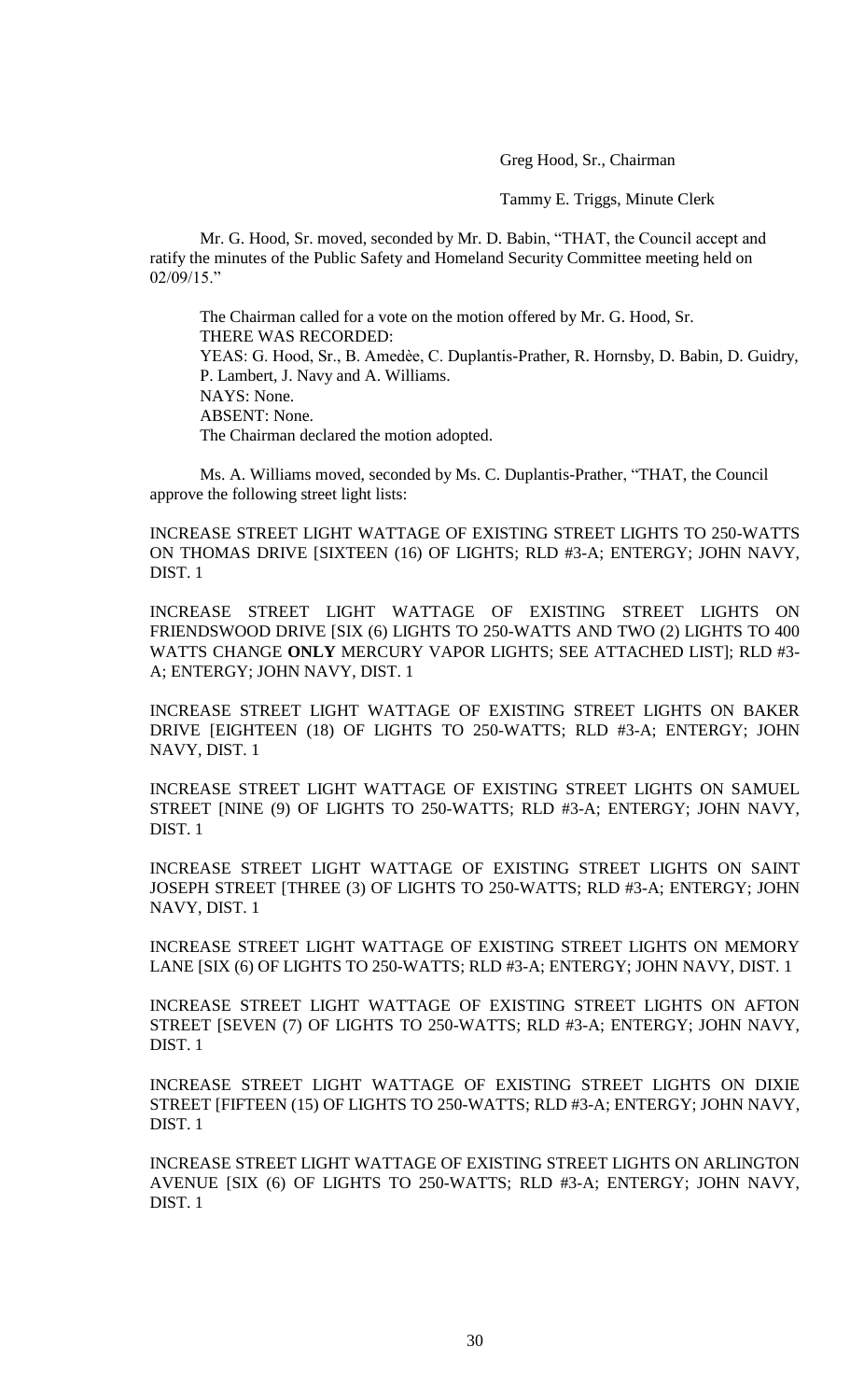INSTALL ONE (1) STREET LIGHT ON EXISTING POLE BETWEEN 1765 ACADIAN DRIVE AND 214 ELYSIAN AVENUE; RLD #3-A; ENTERGY; DIRK GUIDRY, DIST. 8

INSTALL EIGHT (8) STREET LIGHTS IN NEWLY ACCEPTED SUBDIVISION "HILLCREST ESTATES"; RLD #1; ENTERGY; BERYL AMEDEE; DIST. 4

INSTALL FOUR (4) STREET LIGHT IN NEWLY ACCEPTED SUBDIVISION "PALM GARDENS, PHASE B"; RLD #1; ENTERGY; BERYL AMEDEE, DIST. 4

INSTALL TWO (2) STREET LIGHTS IN NEWLY ACCEPTED SUBDIVISION "SUGAR MILL OLDE TOWNE, ADD. 1, PHASE B"; RLD #1; TPCG UTILTIES; RUSSELL HORNSBY; DIST. 6."

The Chairman called for a vote on the motion offered by Ms. A. Williams. THERE WAS RECORDED: YEAS: G. Hood, Sr., B. Amedѐe, C. Duplantis-Prather, R. Hornsby, D. Babin, D. Guidry, P. Lambert, J. Navy and A. Williams. NAYS: None. ABSENT: None. The Chairman declared the motion adopted.

Ms. B. Amedèe moved, seconded by Ms. A. Williams, "THAT, the Council hold nominations open for the one long standing vacancy on the Bayou Blue Fire Protection District Board until the next Council meeting."

The Chairman called for a vote on the motion offered by Ms. B. Amedèe. THERE WAS RECORDED: YEAS: G. Hood, Sr., B. Amedèe, C. Duplantis-Prather, R. Hornsby, D. Babin, D. Guidry, P. Lambert, J. Navy and A. Williams. NAYS: None. ABSENT: None. The Chairman declared the motion adopted.

Mr. D. Babin moved, seconded by Mr. R. Hornsby, "THAT, the Council hold nominations open for the one expired term on the Fire Protection District No. 9 Board until the next Council meeting."

The Chairman called for a vote on the motion offered by Mr. D. Babin. THERE WAS RECORDED: YEAS: G. Hood, Sr., B. Amedèe, C. Duplantis-Prather, R. Hornsby, D. Babin, D. Guidry, P. Lambert, J. Navy and A. Williams. NAYS: None. ABSENT: None. The Chairman declared the motion adopted.

Mr. J. Navy moved, seconded by Mr. D. Guidry, "THAT, the hold nominations open for the one expiring term on the Recreation District No. 3A Board until the next Council meeting."

The Chairman called for a vote on the motion offered by Mr. J. Navy. THERE WAS RECORDED: YEAS: G. Hood, Sr., B. Amedèe, C. Duplantis-Prather, R. Hornsby, D. Babin, D. Guidry, P. Lambert, J. Navy and A. Williams. NAYS: None. ABSENT: None. The Chairman declared the motion adopted.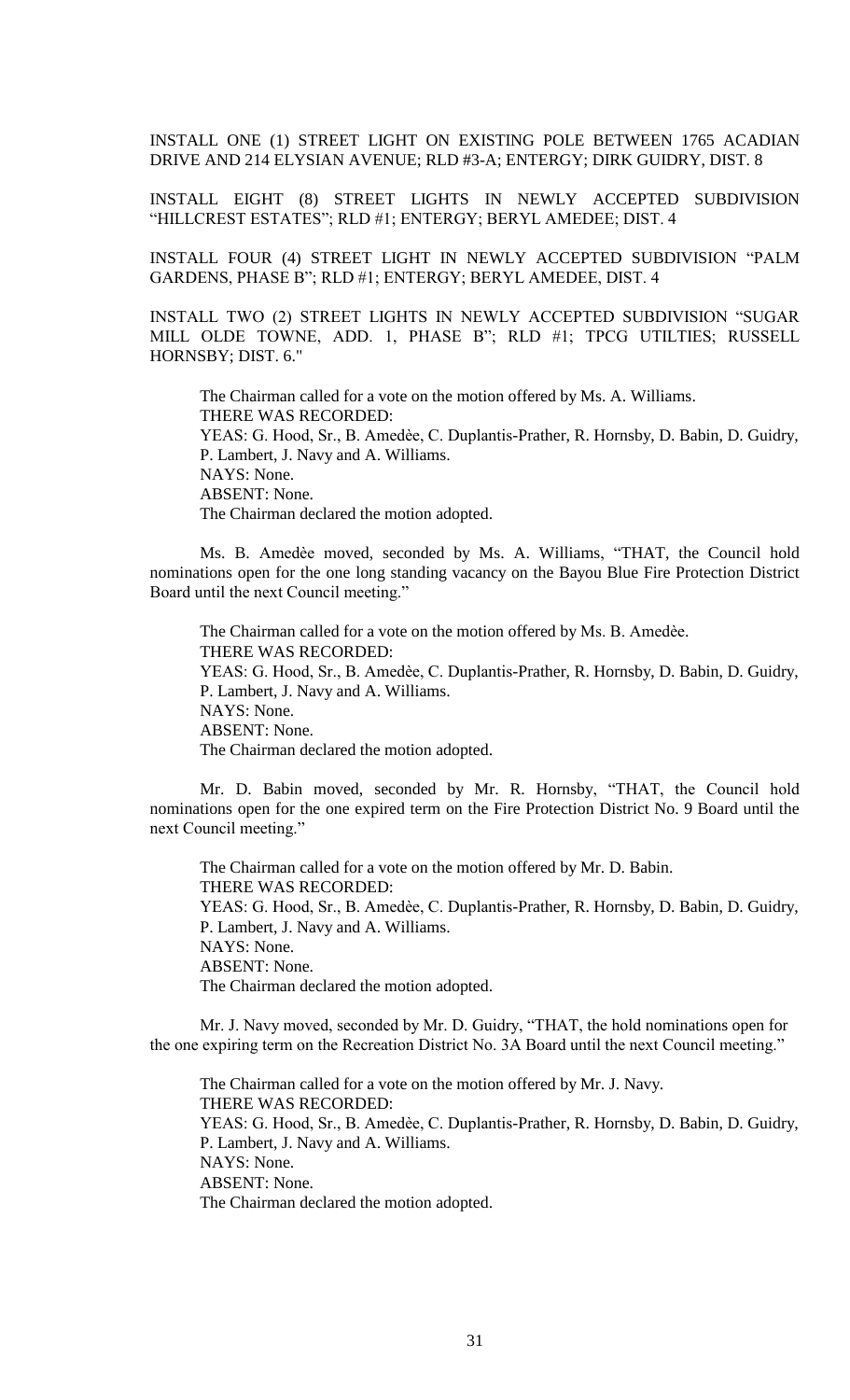Mr. D. Babin moved, seconded by Mr. D. Guidry, "THAT, the Council open nominations for the one expired term on the Port Commission, nominate Mr. Charles Giglio and Mr. Robert Barthel; close nominations and that a voice vote of the Council be taken to determine who will fill said vacancy."

The Chairman called for a vote on the motion offered by Mr. D. Babin. THERE WAS RECORDED: YEAS: G. Hood, Sr., B. Amedèe, C. Duplantis-Prather, R. Hornsby, D. Babin, D. Guidry, P. Lambert, J. Navy and A. Williams. NAYS: None. ABSENT: None. The Chairman declared the motion adopted.

Voting to appoint Mr. Charles Giglio: G. Hood, Sr. C. Duplantis-Prather P. Lambert J. Navy A. Williams

Voting to appoint Mr. Robert Barthel: B. Amedѐe R. Hornsby D. Babin D. Guidry

Council Minute Clerk T. Triggs announced the votes tallied for the one expired term on the Port Commission and they were recorded as follows: five (5) votes for Mr. Charles Giglio and four (4) votes for Mr. Robert Barthel.

The Chairman stated that, as per the above vote, Mr. Charles Giglio is re-appointed to serve another term on the Port Commission.

The Chairman recognized Mr. Robert Barthel who thanked the Council for this nomination.

Under Agenda Item 6A – Announcements, Council Members:

- Councilman G. Hood, Sr. announced that he has learned on today that three police officers have left the police department; he asked that the Council look into the budget to see if there is any funding that can be reallocated to increase office's salaries.
- Councilwoman B. Amedèe announced to the Waubun neighborhood that the bid dates for the drainage improvement is March  $17<sup>th</sup>$ .
- Councilwoman B. Amedѐe announced that the Stella Learning Center, a private school for children with autism and related disorders will be hosting a Trivial Night Fund Raiser on Marcy 7, 2015 at the Municipal Auditorium. For more information, contact Stella Learning Center located at 143 Morning Glory Court, Houma, LA at (985) 868-2671.
- Councilwoman C. Duplantis-Prather announced to every pet owner to have their pets spayed and neutered to help control the pet population and asked that if a stray animal is found, please contact the Animal Shelter at (985) 873-6709.
- Councilwoman C. Duplantis-Prather wished everyone a "Happy and Safe Mardi Gras".
- Councilwoman C. Duplantis-Prather wished everyone a "Happy Valentine's Day".
- Councilman J. Navy announced to the public that a Black History Program will be held on February  $20^{th}$  from 5:00 p.m.to 7:00 p.m. at the Mechanicville Gym. The guest speaker for this program is newly-elected Judge Juan Pickett and Mr. Kevin George, Superintendent of the St. John Parish School System.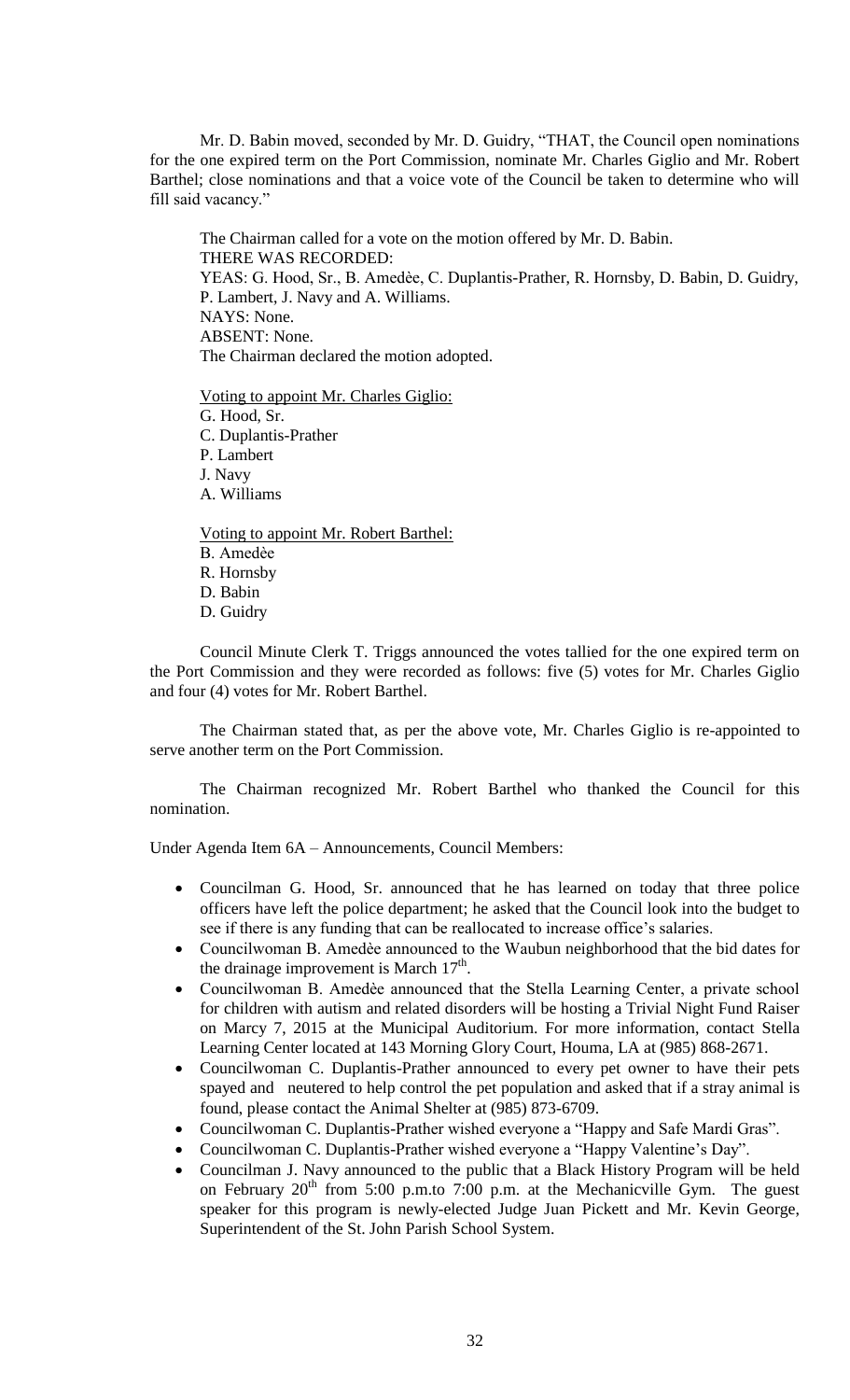- Councilman J. Navy announced that the Court 13 auditions will take place on Sunday, February 22nd.
- Councilman J. Navy thanked the Public Works Department for the Port-a-lets that were set up for outside use for the Mardi Gras parade on the east side .
- Councilman J. Navy wishes everyone a "Happy and Safe Mardi Gras".
- Councilman P. Lambert announced that the Montegut Levee was damaged and approximately 300 homes and businesses were at risk along with an area that was seeing grass growth after salt water intrusion; noting that the repair cost was approximately \$25,000.00. Special thanks to the Sheriff Office for their quick response.
- $\bullet$

Under Agenda Item 6B- Parish President M. Claudet announced the following:

- The bids for the resurfacing of the "Field of Dreams" Bayou Country Sportspark (Recreation District No. 2,3) have been received.
- The bids have been received for the Courthouse Annex Water Proofing; and noted that they have come in below budget.
- The bids have been accepted for the turn lane at Prospect Street and Main Street.

Ms. A. Williams moved, seconded Unanimously, "THAT, the Council ratify the Parish President's re-appointment of Ms. Courtney Alcock as Parish Attorney for the year 2015."

The Chairman called for a vote on the motion offered by Ms. A. Williams. THERE WAS RECORDED: YEAS: G. Hood, Sr., B. Amedèe, C. Duplantis-Prather, R. Hornsby, D. Babin, D. Guidry, P. Lambert, J. Navy and A. Williams. NAYS: None. ABSENT: None. The Chairman declared the motion adopted.

Parish Attorney C. Alcock thanked the Council and Administration for this reappointment.

Ms. A. Williams moved, seconded by Mr. G. Hood, Sr., "THAT, the Council approve the following Monthly Engineering Reports:

- A. Milford and Associated, Inc.
- B. Providence/GSE Associates, LLC
- C. Duplantis Design Group, PC
- D. T. Baker Smith, LLC
- E. CB and I

The Chairman called for a vote on the motion offered by Ms. A. Williams. THERE WAS RECORDED: YEAS: G. Hood, Sr., B. Amedѐe, C. Duplantis-Prather, R. Hornsby, D. Babin, D. Guidry, P. Lambert, J. Navy and A. Williams. NAYS: None. ABSENT: None. The Chairman declared the motion adopted.

Mr. G. Hood, Sr. moved, seconded by Ms. C. Duplantis-Prather, "THAT, there being no further business to come before the Council the meeting be adjourned."

The Chairman called for a vote on the motion offered by Mr. G. Hood, Sr. THERE WAS RECORDED: YEAS: G. Hood, Sr., B. Amedèe, C. Duplantis-Prather, R. Hornsby, D. Babin, D. Guidry,

P. Lambert, J. Navy and A. Williams.